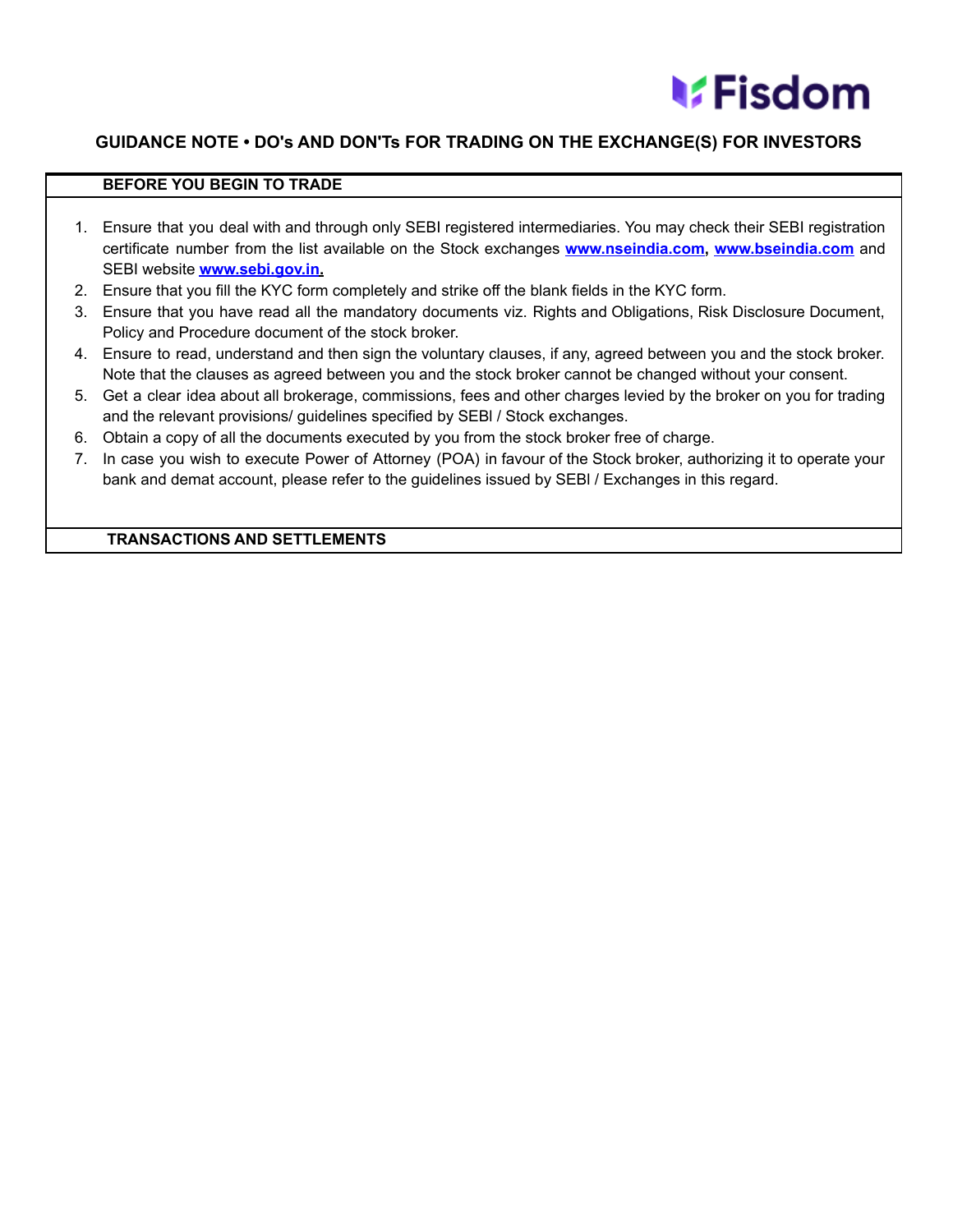## **MEisdom**

- 8. The stock broker may issue electronic contract notes (ECN) if specifically authorized by you in writing. You should provide your email Id to the stock broker for the same. Don't opt for ECN if you are not familiar with computers.
- 9. Don't share your internet trading account's password with anyone.
- 10. Don't make any payment in cash to the stock broker.
- 11. Make the payments by account payee cheque in favour of the stock broker. Don't issue cheques in the name of sub broker. Ensure that you have a documentary proof of your payment/deposit of securities with the stock broker, stating date, scrip, quantity, towards which bank/ demat account such money or securities deposited and from which bank/ demat account.
- 12. Note that facility of Trade Verification is available on stock exchanges' websites, where details of trade as mentioned in the contract note may be verified. Where trade details on the website do not tally with the details mentioned in the contract note, immediately get in touch with the Investors Grievance Cell of the relevant Stock exchange.
- 13. In case you have given specific authorization for maintaining running account, payout of funds or delivery of securities (as the case may be), may not be made to you within one working day from the receipt of payout from the Exchange. Thus, the stock broker shall maintain running account for you subject to the following conditions:
- a. Such authorization from you shall be dated, signed by you only and contains the clause that you may revoke the same at any time.
- b. The actual settlement of funds and securities shall be done by the stock broker, at least once in a calendar quarter or month, depending on your preference. While settling the account, the stock broker shall send to you a 'statement of accounts' containing an extract from the client ledger for funds and an extract from the register of securities displaying all the receipts/deliveries of funds and securities. The statement shall also explain the retention of funds and securities and the details of the pledged shares, if any.
- c. On the date of settlement, the stock broker may retain the requisite securities/funds towards outstanding obligations and may also retain the funds expected to be required to meet derivatives margin obligations for next 5 trading days, calculated in the manner specified by the exchanges. In respect of cash market transactions, the stock broker may retain entire pay-in obligation of funds and securities due from clients as on date of settlement and for next day's business, he may retain funds/securities/margin to the extent of value of transactions executed on the day of such settlement in the cash market.
- d. You need to bring any dispute arising from the statement of account or settlement so made to the notice of the stock broker in writing preferably within 7 (seven) working days from the date of receipt of funds/securities or statement, as the case may be. In case of dispute, refer the matter in writing to the Investors Grievance Cell of the relevant Stock exchanges without delay.
- 14. In case you have not opted for maintaining running account and pay-out of funds/securities is not received on the next working day of the receipt of payout from the exchanges, please refer the matter to the stock broker. In case there is dispute, ensure that you lodge a complaint in writing immediately with the Investors Grievance Cell of the relevant Stock exchange.
- 15. Please register your mobile number and email id with the stock broker, to receive trade confirmation alerts/ details of the transactions through SMS or email, by the end of the trading day, from the stock exchanges.

## **IN CASE OF TERMINATION OF TRADING MEMBERSHIP**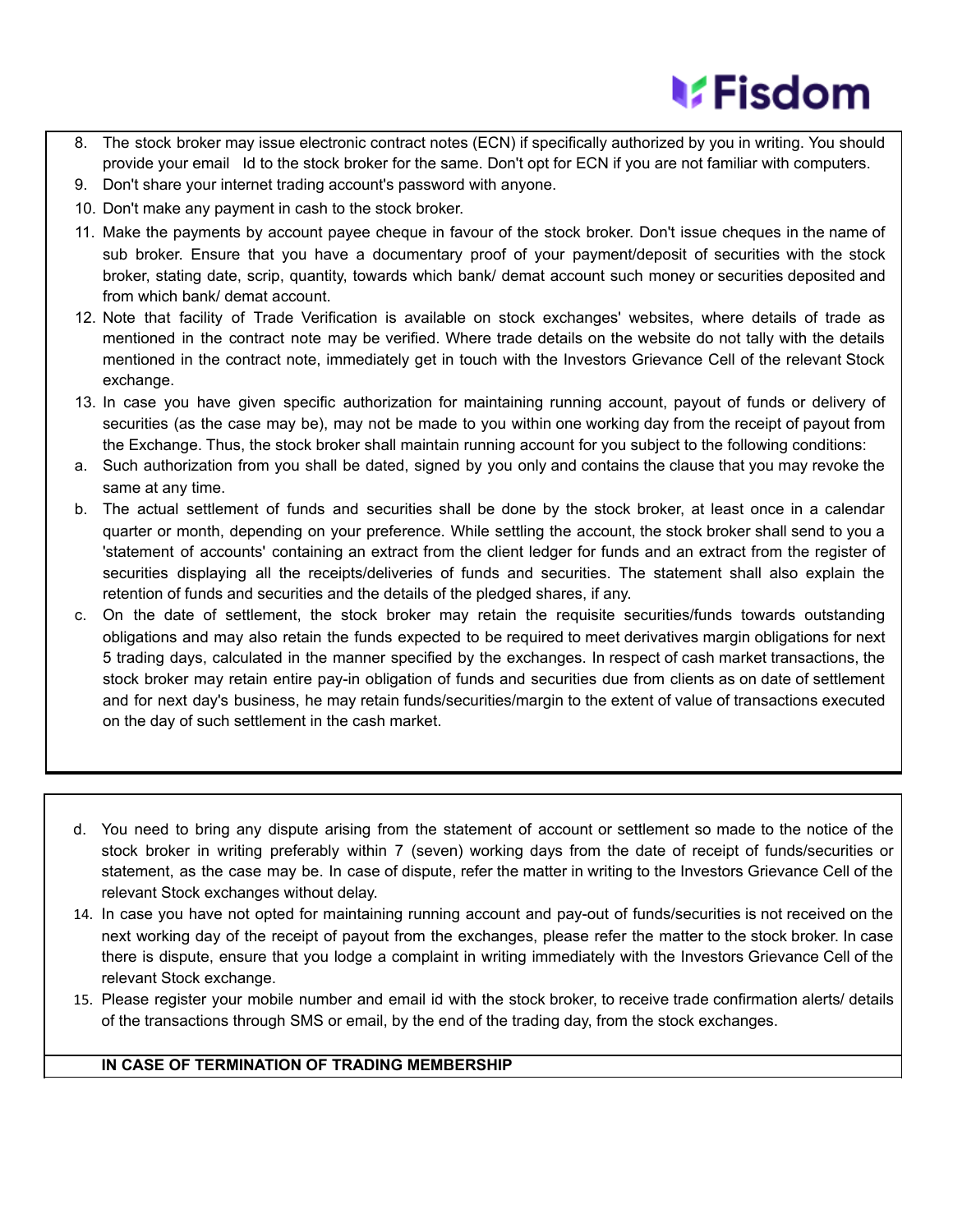## **MEisdom**

- 16. In case, a stock broker surrenders his membership, is expelled from membership or declared a defaulter; Stock exchanges gives a public notice inviting claims relating to only the "transactions executed on the trading system" of Stock exchange, from the investors. Ensure that you lodge a claim with the relevant Stock exchanges within the stipulated period and with the supporting documents.
- 17. Familiarize yourself with the protection accorded to the money and/or securities you may deposit with your stock broker, particularly in the event of a default or the stock broker's insolvency or bankruptcy and the extent to which you may recover such money and/or securities may be governed by the Bye-laws and Regulations of the relevant Stock exchange where the trade was executed and the scheme of the Investors' Protection Fund in force from time to time.

## **DISPUTES/ COMPLAINTS**

- 18. Please note that the details of the arbitration proceedings, penal action against the brokers and investor complaints against the stock brokers are displayed on the website of the relevant Stock exchange.
- 19. In case your issue/problem/grievance is not being sorted out by concerned stock broker/sub-broker then you may take up the matter with the concerned Stock exchange. If you are not satisfied with the resolution of your complaint then you can escalate the matter to SEBI.

20. Note that all the stock broker/sub-brokers have been mandated by SEBI to designate an e-mail ID of the grievance redressal division/compliance officer exclusively for the purpose of registering complaints.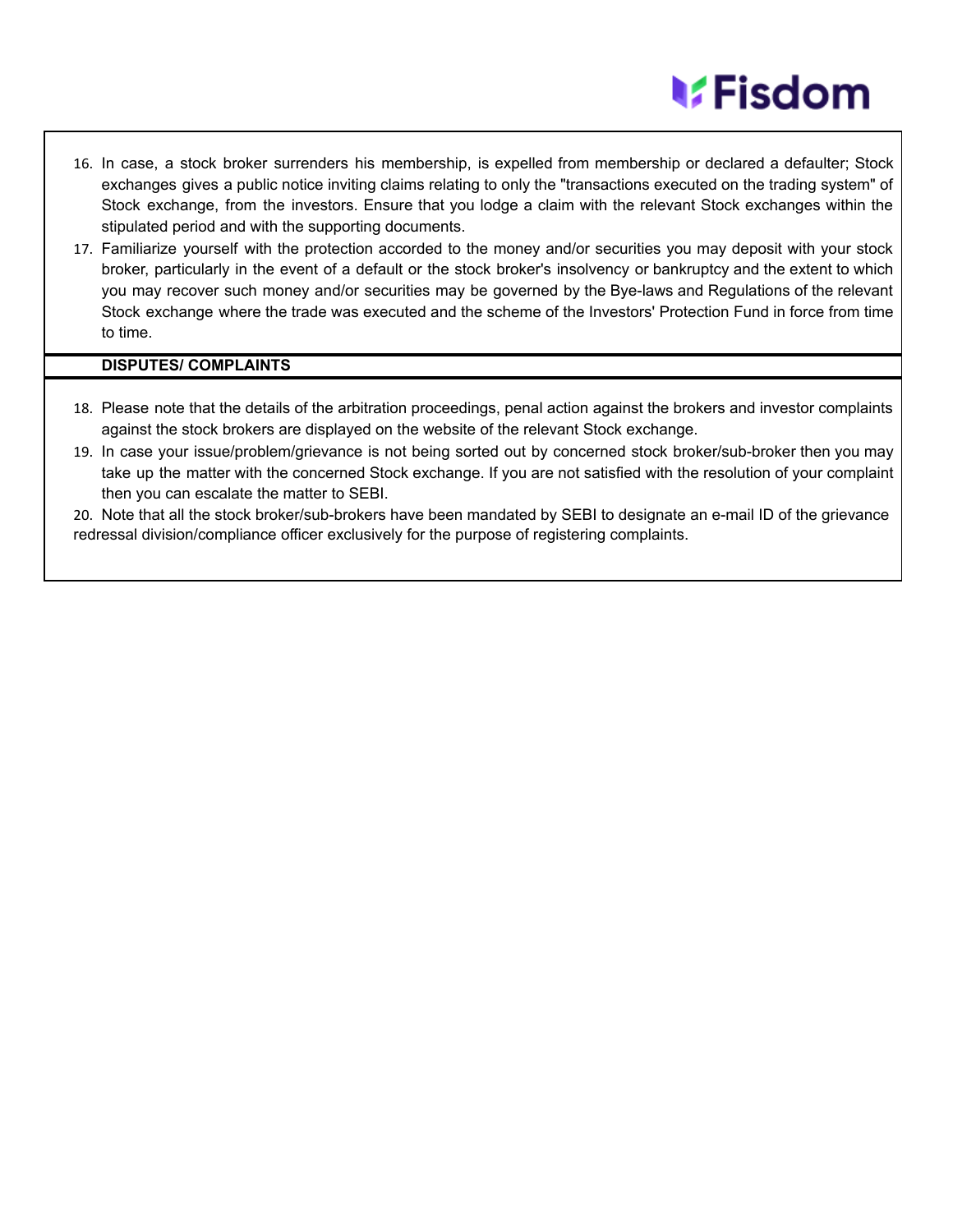

## **POLICIES AND PROCEDURES**

## **1. REFUSAL OF ORDERS/RESTRICTIONS ON TRADING IN PENNY STOCKS AND ILLIQUID STOCKS.**

A stock which has low market capitalisation, weak fundamentals, trades relatively at a price less than its face value, highly illiquid are generally referred to as penny stocks. We advise clients to abstain from investing/trading in penny stocks.

FINWIZARD TECHNOLOGY PVT. LTD. shall have the absolute right to accept, refuse or partially accept any buy or sell order for execution from a client in respect of penny stocks, illiquid stocks and any other securities on account of various reasons including low liquidity, high volatility, subject to market manipulation, not part of permitted list of FINWIZARD TECHNOLOGY PVT. LTD. However under exceptional circumstances, FINWIZARD TECHNOLOGY PVT. LTD. at its sole discretion may allow trading in penny stocks and insist on 100% upfront margin for buying /delivery of securities for settlement prior to acceptance/placement of order(s). Further FINWIZARD TECHNOLOGY PVT. LTD. shall not be held liable or responsible in any manner whatsoever for non-execution / delay in execution of such orders resulting into any losses and will be borne by client alone.

FINWIZARD TECHNOLOGY PVT. LTD. may from time to time identify such stocks and put trading restriction on the trades in such penny stocks. In addition to these stocks FINWIZARD TECHNOLOGY PVT. LTD. may also include other stocks in the list of restricted stocks such as stocks in Z group, Trade-to-Trade settlement, part of illiquid securities list as provided by exchange periodically and any other scrip which FINWIZARD TECHNOLOGY PVT. LTD. deem fit for the purpose putting trading restriction.

## **2. SETTING UP CLIENT'S EXPOSURE LIMITS.**

Setting up client's exposure limits and conditions under which a client may not be allowed to take further position or the broker may close the existing position of a client.

FINWIZARD TECHNOLOGY PVT. LTD. may from time to time impose and vary limits on the orders that the client can place through the FINWIZARD TECHNOLOGY PVT. LTD.'s trading system (including exposure limits, turnover limits, limits as to the number, value and/or kind of securities in respect of which orders can be placed etc.). The client is aware and agrees that the FINWIZARD TECHNOLOGY PVT. LTD. may need to vary or reduce the limits or impose new limits urgently on the basis of the FINWIZARD TECHNOLOGY PVT. LTD.'s risk perception and other factors considered relevant by the FINWIZARD TECHNOLOGY PVT. LTD. including but not limited to limits on account of exchange/ SEBI directions/limits ( such as broker level/ market level limits in security specific / volume specific exposures etc.) , and the FINWIZARD TECHNOLOGY PVT. LTD. may be unable to inform the client of such variation, reduction or imposition in advance. The client agrees that the FINWIZARD TECHNOLOGY PVT. LTD. shall not be responsible for such variation, reduction or imposition or the client's inability to route any order through the FINWIZARD TECHNOLOGY PVT. LTD.'s trading system on account of any such variation, reduction or imposition of limits. The client further agrees that the FINWIZARD TECHNOLOGY PVT. LTD. may at any time, at its sole discretion and without prior notice, prohibit or restrict the client's ability to place orders or trade in securities through the FINWIZARD TECHNOLOGY PVT. LTD., or it may subject any order placed by the client to a review before its entry into the trading systems and may refuse to execute / allow execution of orders due to but not limited to the reason of lack of margin / securities or the order being outside the limits set by stock broker / exchange/ SEBI and any other reasons which the FINWIZARD TECHNOLOGY PVT. LTD. may deem appropriate in the circumstances.

The client agrees that trade related losses, if any on account of such refusal or due to delay caused by such review, shall be borne exclusively by the client alone.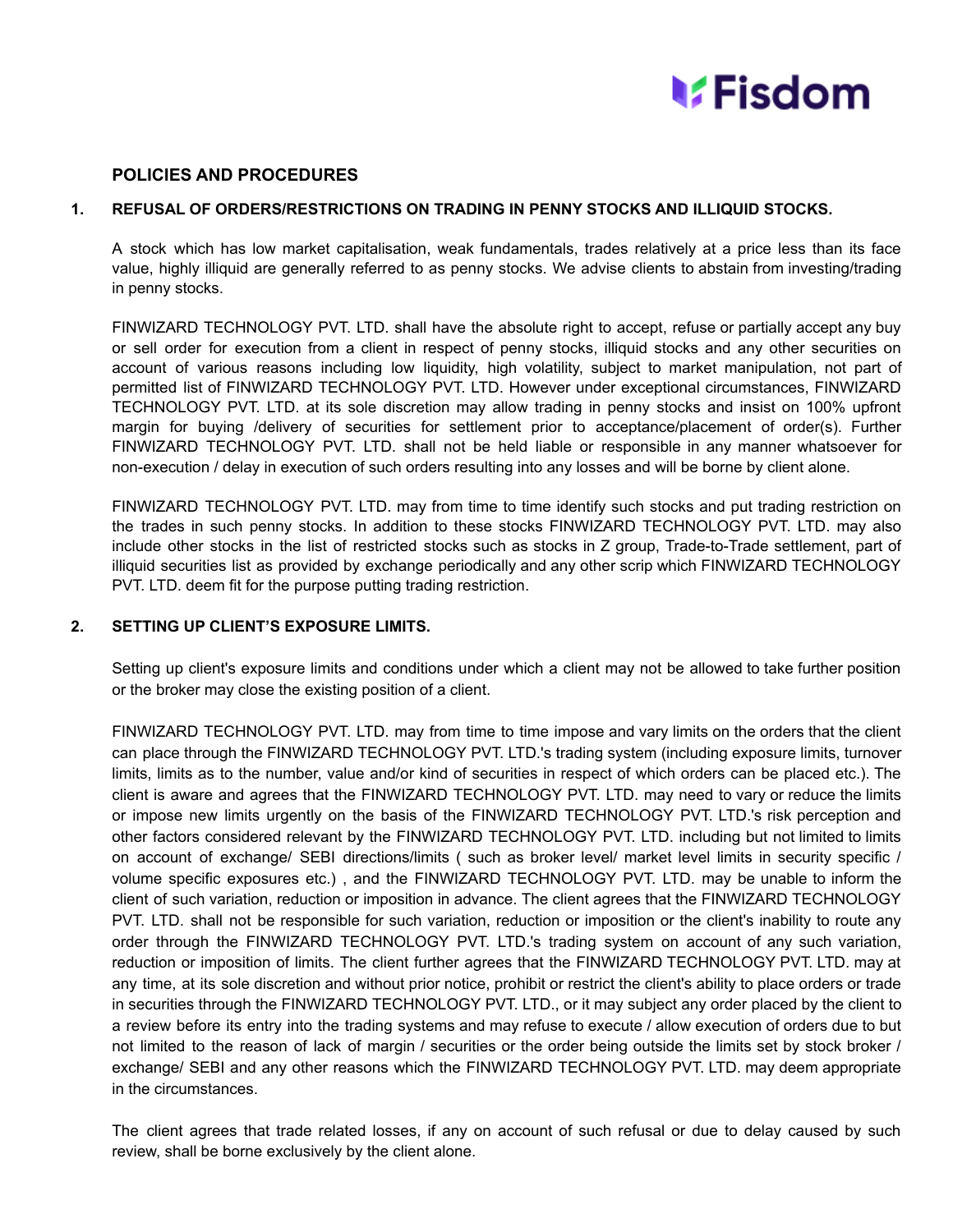## **MEisdom**

The client is not entitled to trade without adequate margin/security and that it shall be his/her/its responsibility to ascertain beforehand the margin/ security requirements for his/her/its orders/trades/deals and to ensure that the required margin/security is made available to the FINWIZARD TECHNOLOGY PVT. LTD. in such form and manner as may be required by the FINWIZARD TECHNOLOGY PVT. LTD. If the client's order is executed despite a shortfall in the available margin, the client, shall whether or not FINWIZARD TECHNOLOGY PVT. LTD. intimates such shortfall in the margin to the client, make up the shortfall suo moto immediately. The client further agrees that he/she/it shall be responsible for all orders (including orders that may be executed without the required margin in the client's account) &/or any trade related claim/loss/damage arising out of the nonavailability/shortage of margin /security required by the FINWIZARD TECHNOLOGY PVT. LTD. & / or exchange & / or SEBI.

FINWIZARD TECHNOLOGY PVT. LTD. is entitled to vary the form (i.e., the replacement of the margin / security in one form with the margin / security in any other form, say, in the form of funds instead of shares) & / or quantum & / or percentage of the margin & / or security required to be deposited / made available, from time to time.

The margin / security deposited by the client with the FINWIZARD TECHNOLOGY PVT. LTD are not eligible for any interest. FINWIZARD TECHNOLOGY PVT. LTD. is entitled to include / appropriate any / all payout of funds & / or securities towards margin / security without requiring specific authorizations for each payout. FINWIZARD TECHNOLOGY PVT. LTD. is entitled to transfer funds &/ or securities from his account for one exchange & / or one segment of the exchange to his / her / its account for another exchange & / or another segment of the same exchange whenever applicable and found necessary by the FINWIZARD TECHNOLOGY PVT. LTD. The client also agrees and authorises the FINWIZARD TECHNOLOGY PVT. LTD. to treat / adjust his/ her / its margin / security lying in one exchange & / or one segment of the exchange / towards the margin / security / pay in requirements of another exchange & / or another segment of the exchange. FINWIZARD TECHNOLOGY PVT. LTD. is entitled to disable/freeze the account &/or trading facility/any other service, facility, if, in the opinion of the FINWIZARD TECHNOLOGY PVT. LTD., the client has committed a crime/fraud or has acted in contradiction of the Mandatory and Voluntary Client Registration Documents or / is likely to evade / violate any laws, rules, regulations, directions of a lawful authority whether Indian or foreign or if the FINWIZARD TECHNOLOGY PVT. LTD. so apprehends.

## **3. APPLICABLE BROKERAGE RATES.**

FINWIZARD TECHNOLOGY PVT. LTD. is entitled to charge brokerage within the limits imposed by exchange which at present is as under:

## **a. For Cash Market Segment:**

The maximum brokerage chargeable in relation to trades effected in the securities admitted to dealings on the Capital Market segment of the Exchange shall be 2.5 % of the contract price exclusive of statutory levies. It is hereby further clarified that where the sale / purchase value of a share is Rs.10/ - or less, a maximum brokerage of 25 paise per share may be collected.

## **b. For Option contracts:**

Brokerage for option contracts shall be charged on the premium amount at which the option contract was bought or sold and not on the strike price of the option contract. It is hereby clarified that brokerage charged on options contracts shall not exceed 2.5% of the premium amount or Rs 100/- (per lot) whichever is higher.

3.1. Brokerage shall be applied as per the rates agreed upon with the client in the KYC at the time of registration of the client and/or subsequently through a written agreement between the client and FINWIZARD TECHNOLOGY PVT. LTD.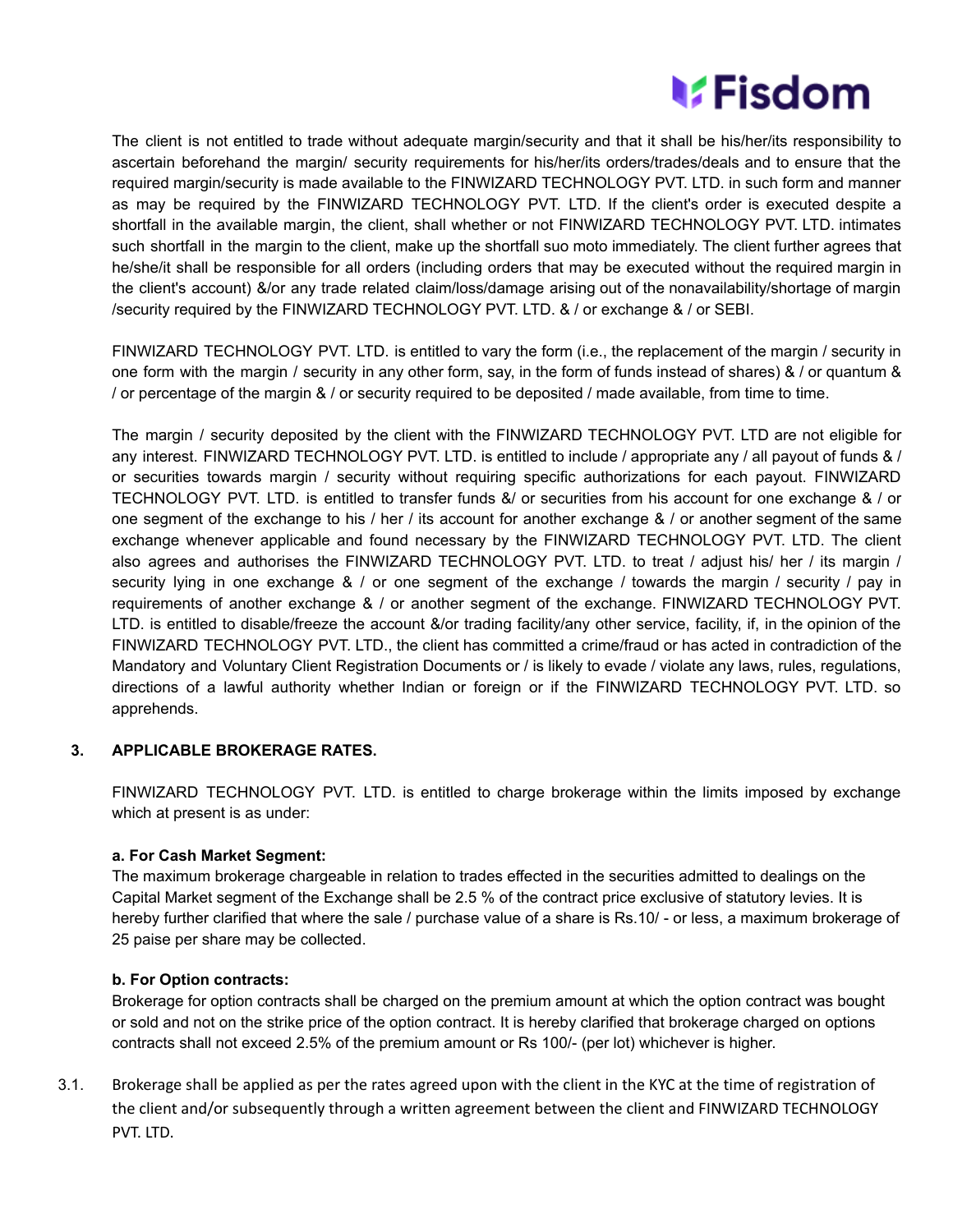

- 3.2. Brokerage to be charged by FINWIZARD TECHNOLOGY PVT. LTD. shall be exclusive of all statutory levies such as GST, Stamp duty, SEBI turnover fees, Securities Transaction Tax and other taxes as they exist from time to time.
- 3.3. If there is any upward revision of brokerage, the same will be informed to the client with 15 days prior notice. However all the brokerage and other charges are subject to the maximum limits as prescribed by SEBI/ Exchanges/ Government and other Regulatory authorities from time to time.

## **4. IMPOSITION OF PENALTY/DELAYED PAYMENT CHARGES**

FINWIZARD TECHNOLOGY PVT. LTD. requires all its client to pay the entire amount due to the Company on or before due date. The amount due shall include all types of margin and pay-in obligations. In case of delay in making payment by due date, delayed payment charges 1.5 % per month or at such rates as may be determined from time to time will be levied on client by the FINWIZARD TECHNOLOGY PVT. LTD. Debiting delayed payment charges should not be construed as financing by FINWIZARD TECHNOLOGY PVT. LTD., it is a penal in nature and does not absolve client from duty of making payment on time, neither relinquish right of FINWIZARD TECHNOLOGY PVT. LTD. to demand payment or liquidate position of client.

Such delayed payment charges shall be directly debited to the account of the Client at the end of every month. Further, FINWIZARD TECHNOLOGY PVT. LTD. will also debit charges for depository services availed from it to the trading account of clients.

FINWIZARD TECHNOLOGY PVT. LTD. may impose fines / penalties for any orders / trades / deals / actions of the client which are contrary to the Mandatory and Voluntary Client Registration Documents / rules / regulations / bye laws of the exchange or any other law for the time being in force. Further where the FINWIZARD TECHNOLOGY PVT. LTD. has to pay any fine or bear any punishment from any authority in connection with / as a consequence of / in relation to any of the orders / trades / deals / actions of the client, the same shall be borne by the client. The client shall pay to the FINWIZARD TECHNOLOGY PVT. LTD. brokerage, commission, fees, all taxes, duties, levies imposed by any authority including but not limited to the stock exchanges.

## **5. THE RIGHT TO SELL CLIENTS' SECURITIES OR CLOSE CLIENTS' POSITIONS, WITHOUT GIVING NOTICE TO THE CLIENT, ON ACCOUNT /OF NON-PAYMENT OF CLIENT'S DUES. (LIMITED TO MARGIN/ SETTLEMENT OBLIGATIONS)**

The stock broker maintains centralized banking and securities handling processes and related banking and depository accounts at designated place. The client shall ensure timely availability of funds / securities in designated form and manner at designated time and in designated bank and depository account(s) at designated place, for meeting his/her/its pay in obligation of funds and securities. The stock broker shall not be responsible for any claim/loss/damage arising out of non availability/short availability of funds/securities by the client in the designated account(s) of the FINWIZARD TECHNOLOGY PVT. LTD. for meeting the pay in obligation of either funds or securities. If the client gives orders / trades in the anticipation of the required securities being available subsequently for pay in through anticipated payout from the exchange or through borrowings or any off market delivery(s) or market delivery(s) and if such anticipated availability does not materialize in actual availability of securities / funds for pay in for any reason whatsoever including but not limited to any delays / shortages at the exchange or stock broker level / non release of margin by the FINWIZARD TECHNOLOGY PVT. LTD. etc., the losses which may occur to the client as a consequence of such shortages in any manner such as on account of auctions / square off / closing outs etc., shall be solely to the account of the client and the client agrees not to hold the FINWIZARD TECHNOLOGY PVT. LTD. responsible for the same in any form or manner whatsoever. In case the payment of the margin / security is made by the client through a bank instrument, FINWIZARD TECHNOLOGY PVT. LTD. shall be at liberty to give the benefit / credit for the same only on the realization of the funds from the said bank instrument etc. at the absolute discretion of the FINWIZARD TECHNOLOGY PVT. LTD.. Where the margin /security is made available by way of securities or any other property, FINWIZARD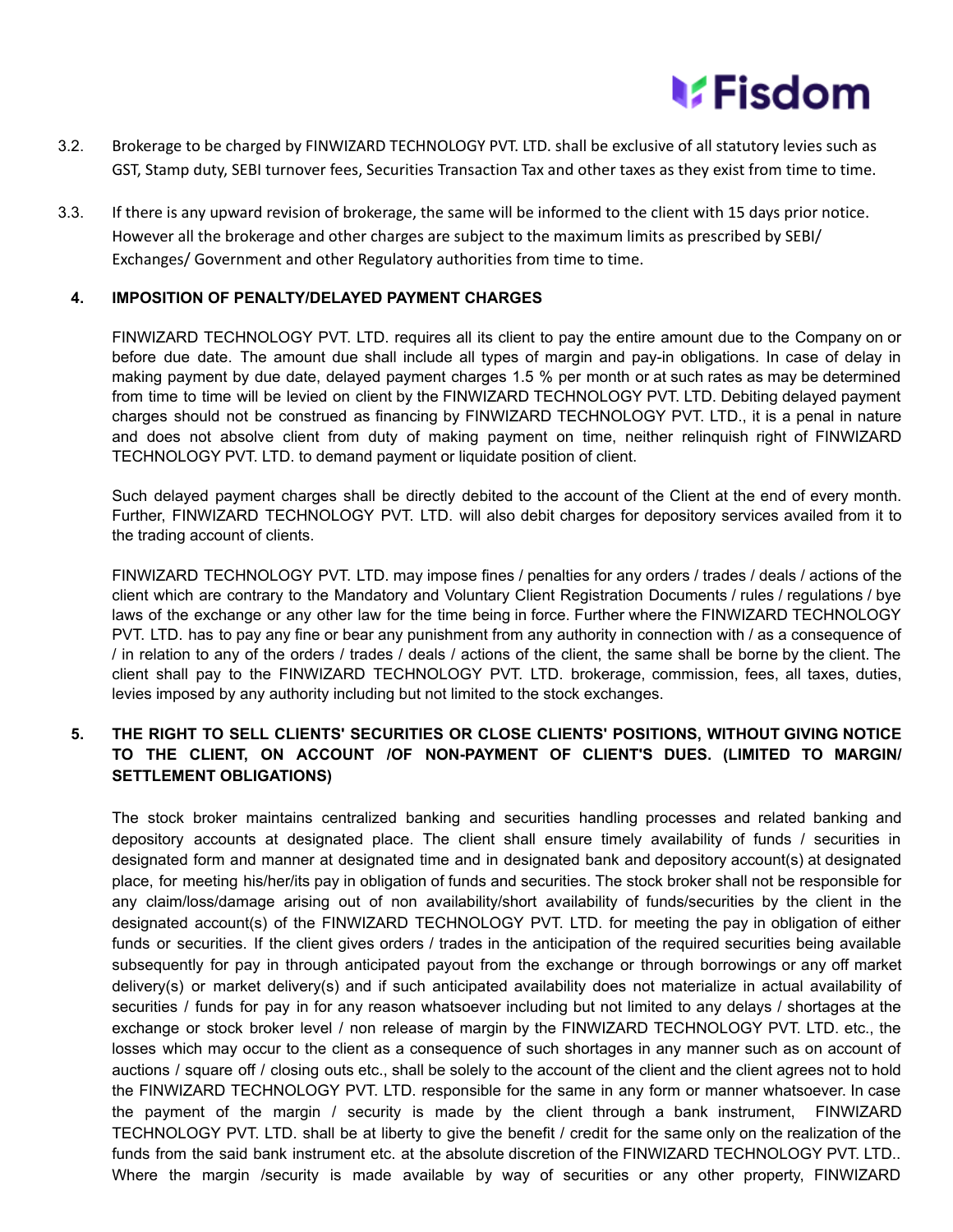

TECHNOLOGY PVT. LTD. is empowered to decline its acceptance as margin / security & / or to accept it at such reduced value as the stock broker may deem fit by applying haircuts or by valuing it by marking it to market or by any other method as the stock broker may deem fit in its absolute discretion.

FINWIZARD TECHNOLOGY PVT. LTD. has the right but not the obligation, to cancel all pending orders and to sell/close / liquidate all open positions/ securities / shares at the pre-defined square off time or when Mark to Market (M-T-M) percentage reaches or crosses stipulated margin percentage mentioned in the Risk Policy, whichever is earlier. FINWIZARD TECHNOLOGY PVT. LTD. shall have sole discretion to decide referred stipulated margin percentage depending upon the market condition. In the event of such square off, the client agrees to bear all the trade related losses based on actual executed prices. In case open position (Le. short/long) gets converted into delivery due to non square off because of any reason whatsoever, the client agrees to provide securities/funds to fulfill the payin obligation failing which the client will have to face auctions or internal close outs; in addition to this the client will have to pay penalties and charges levied by exchange in actual and losses, if any. Without prejudice to the foregoing, the client shall also be solely liable for all and any penalties and charges levied by the exchange(s).

FINWIZARD TECHNOLOGY PVT. LTD. is entitled to prescribe the date and time by which the margin / security is to be made available and FINWIZARD TECHNOLOGY PVT. LTD. may refuse to accept any payments in any form after such deadline for margin / security expires. Notwithstanding anything to the contrary in the Mandatory and Voluntary Client Registration Documents or elsewhere, if the client fails to maintain or provide the required margin/ fund / security or to meet the funds/margins/ securities pay in obligations for the orders / trades / deals of the client within the prescribed time and form, FINWIZARD TECHNOLOGY PVT. LTD. shall have the right without any further notice or communication to the client to take any one or more of the following steps:

- 5.1. To withhold any payout of funds / securities.
- 5.2. To withhold / disable the trading / dealing facility to the client.
- 5.3. To liquidate one or more security(s) of the client by selling the same in such manner and at such rate which the FINWIZARD TECHNOLOGY PVT. LTD. may deem fit in its absolute discretion. It is agreed and understood by the client that securities here includes securities which are pending delivery / receipt.
- 5.4. To liquidate / square off partially or fully the position of sale & / or purchase in anyone or more securities / contracts in such manner and at such rate which the FINWIZARD TECHNOLOGY PVT. LTD. may decide in its absolute discretion.
- 5.5. To take any other steps which in the given circumstances, FINWIZARD TECHNOLOGY PVT. LTD. may deem fit. The client agrees that the trade related loss(s) if any, on account of anyone or more steps as enumerated herein above being taken by FINWIZARD TECHNOLOGY PVT. LTD., shall be borne exclusively by the client alone and agrees not to question the reasonableness, requirements, timing, manner, form, pricing etc., which are chosen by FINWIZARD TECHNOLOGY PVT. LTD.

## **6. SHORTAGES IN OBLIGATIONS ARISING OUT OF INTERNAL NETTING OF TRADES.**

FINWIZARD TECHNOLOGY PVT. LTD. as member of the exchange delivers/receives securities to/from the clearing corporation on net obligation basis in respect of a settlement. In such a process, if a client, who has sold securities, short delivers the securities, which are to be delivered to another client of FINWIZARD TECHNOLOGY PVT. LTD., who has bought the same security, it is treated as internal shortage of securities. In case of internal shortages on pay in day, FINWIZARD TECHNOLOGY PVT. LTD. will endeavor to buy the shares from the market on the pay in day or on the next working day on behalf of the client who has delivered short and deliver the same to the client who has bought them. The client who has delivered short will be debited with the rate at which the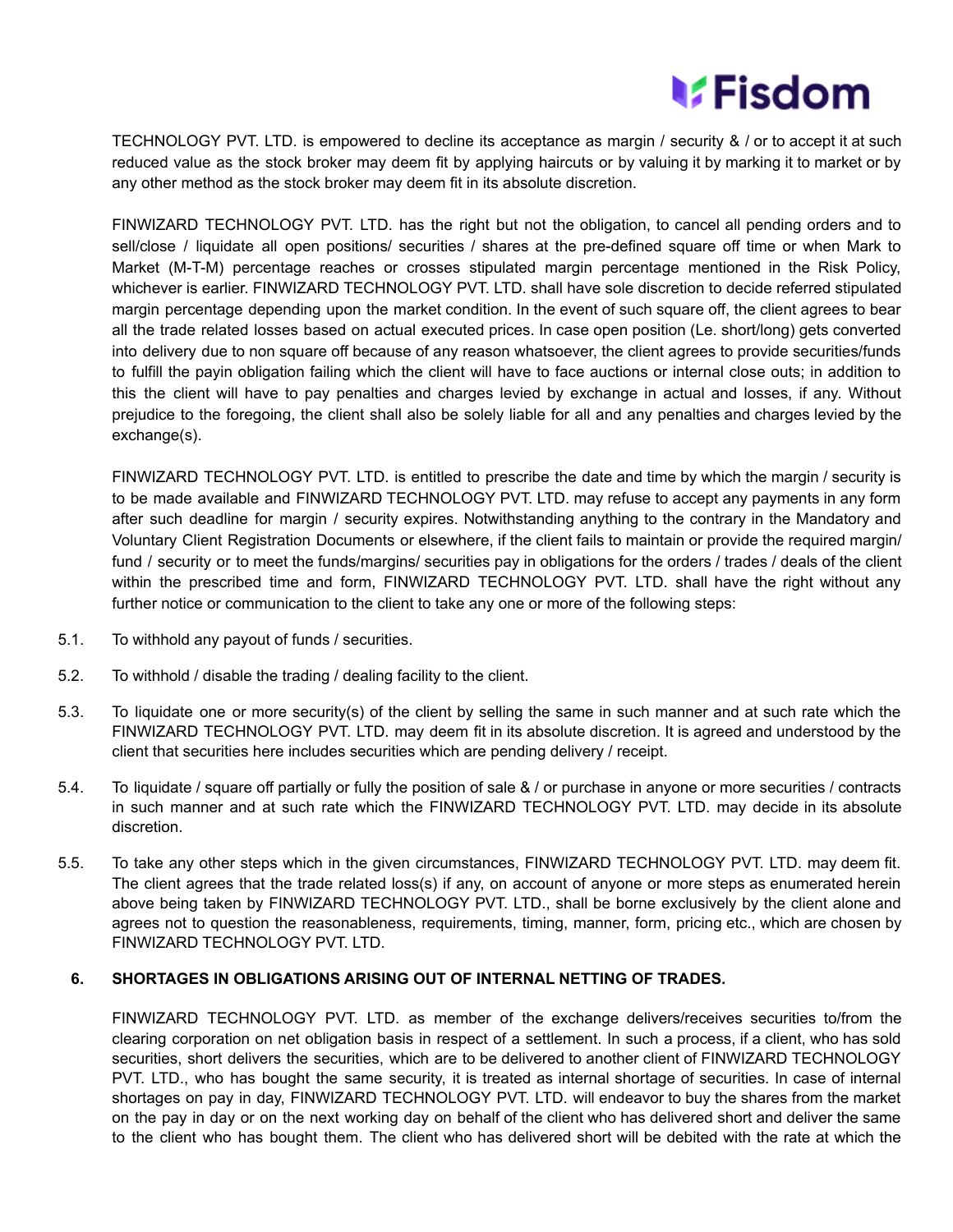

shares were purchased. In case FINWIZARD TECHNOLOGY PVT. LTD. is unable to buy the securities as stated above, the transaction shall be closed-out.

Close out will be at the highest price prevailing in the NSE from the day of trading till the auction day or 20% above the official closing price on the auction day, whichever is higher.

## **7. CONDITIONS UNDER WHICH A CLIENT MAY NOT BE ALLOWED TO TAKE FURTHER POSITION OR THE BROKER MAY CLOSE THE EXISTING POSITION OF A CLIENT.**

FINWIZARD TECHNOLOGY PVT. LTD. has margin based RMS System. Client may take exposure up to the amount of margin available with us. Client may not be allowed to take position in case of non-availability/ shortage of margin as per our RMS policy of the company. The existing position of the client is also liable to square off/ close out without giving notice due to shortage of margin / non making of payment for their pay-in obligation / outstanding debts. Further, the square off of client's open position or the selling of securities may be executed on such Exchanges and at such price as may be decided by FINWIZARD TECHNOLOGY PVT. LTD.. FINWIZARD TECHNOLOGY PVT. LTD. shall have no obligation of communicating the same to the Client. FINWIZARD TECHNOLOGY PVT. LTD. shall not be responsible for any losses incurred by the client due to such squaring off of the open position of the client.

In case overall position of client / clubbed position of client as per the SEBI guidelines, and/or on the basis of criteria set by Exchanges, in a scrip / derivatives contracts has reached the Regulators prescribed Exchange limit / Market Wide Open Interest limit, then client may not be allowed to take further position, till such time Regulator prescribed limits comes down to create a new position. Further in Exchange / Segments where client positions are monitored at group level (i.e. entities are clubbed by Exchanges as per their guidelines), those set / group of customers together have to abide by position limits as mentioned above.

## **8. TEMPORARILY SUSPENDING OR CLOSING A CLIENT'S ACCOUNT AT THE CLIENT'S REQUEST**

On the written request of the client, the client account can be suspended temporarily and can be re-activated on the written request of the client only. During suspension period, the market transaction will be prohibited. However client's pending settlement can take place. On the written request of the client, the client account can be closed provided the client adheres to formalities for account closure including settlement of all dues in the account and closing of all open position. If the client wishes to again open a broking account then the client shall have to complete the KYC and account opening formalities once again.

FINWIZARD TECHNOLOGY PVT. LTD. may suspend/close the client account, if FINWIZARD TECHNOLOGY PVT. LTD. observes any abnormal or suspicious activity in the client account through its monitoring and surveillance of the client account. FINWIZARD TECHNOLOGY PVT. LTD. may also at any time, suspend or close the client account due to any action from SEBI (e.g. SEBI orders) or Exchange, Circulars or other regulatory actions. Further, FINWIZARD TECHNOLOGY PVT. LTD. may also temporarily suspend/close the client account if there is no activity in the client account for a period as deemed fit by FINWIZARD TECHNOLOGY PVT. LTD. from time to time.

Further, FINWIZARD TECHNOLOGY PVT. LTD. can withhold the payouts of client and suspend his/her trading account due to his surveillance action or judicial or/any regulatory order/action requiring client suspension.

## **9. DEREGISTERING A CLIENT**

Notwithstanding anything to the contrary stated in the agreement / Rights & Obligations , the stock broker shall be entitled to terminate the agreement / Rights & Obligations with immediate effect in any of the following circumstances: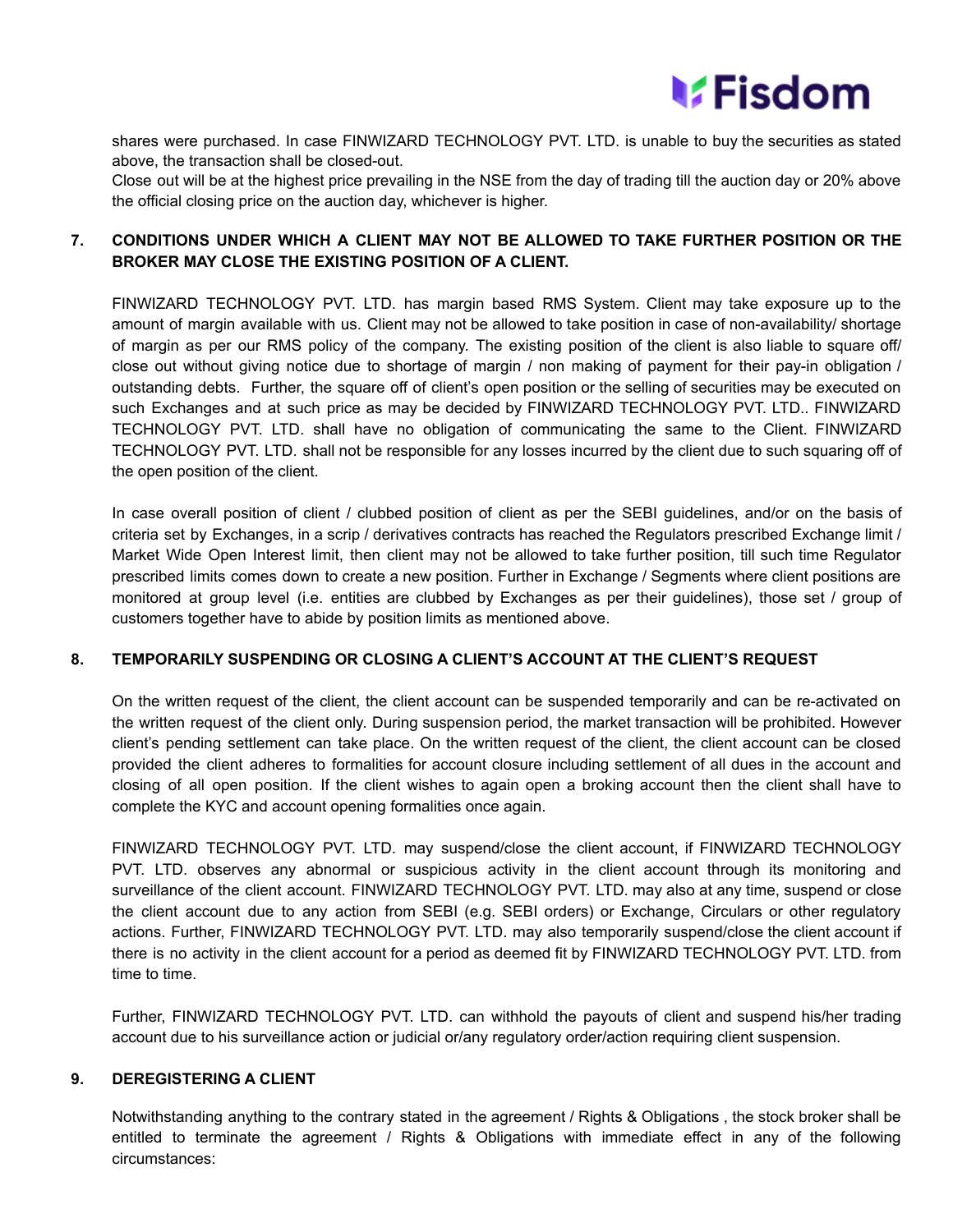

- 9.1. If the action of the Client are prima facie illegal/ improper or such as to manipulate the price of any securities or disturb the normal/ proper functioning of the market, either alone or in conjunction with others.
- 9.2. If there is any commencement of a legal process against the Client under any law in force.
- 9.3. On the death/lunacy or other disability of the Client.
- 9.4. If a receiver, administrator or liquidator has been appointed or allowed to be appointed of all or any part of the undertaking of the Client.
- 9.5. If the Client has voluntarily or compulsorily become the subject of proceedings under any bankruptcy or insolvency law or being a company, goes into liquidation or has a receiver appointed in respect of its assets or refers itself to the Board for Industrial and Financial Reconstruction or under any other law providing protection as a relief undertaking.
- 9.6. If the Client being a partnership firm, has any steps taken by the Client and/ or its partners for dissolution of the partnership.
- 9.7. If the Client have taken or suffered to be taken any action for its reorganization, liquidation or dissolution.
- 9.8. If the Client has made any material misrepresentation of facts, including (without limitation) in relation to the Security.
- 9.9. If there is reasonable apprehension that the Client is unable to pay its debts or Client has admitted its inability to pay its debts as they become payable.
- 9.10. If the Client suffers any adverse material change in his / her / its financial position or defaults in any other agreement with the Stock broker.
- 9.11. If the Client is in breach of any term, condition or covenant of this Mandatory and Voluntary Client Registration Documents.
- 9.12. If any covenant or warranty of the Client is incorrect or untrue in any material respect.

## **10. POLICY FOR TREATMENT OF INACTIVE ACCOUNTS**

A Client account will be considered as inactive if not traded in the last 12 months across all exchanges. Accordingly, the inactive account will be freezed/blocked for trading immediately and marked as Inactive in UCC database of all the respective Exchanges.

For re-activation of such trading account, the client shall be required to make a request to re-activate the account and provide updated information related to KYC. After undertaking sufficient due-diligence (including IPV) and fulfilling such conditions as may be deemed fit by FINWIZARD TECHNOLOGY PVT. LTD., client account will be re-activated.

During the blocked period if there are any debit/ dues to Finwizard Technology Private Limited in Client's account Finwizard Technology Private Limited shall have the authority to liquidate the Client's position to the required extent during the block period. During the block period if any corporate actions or pay-outs are due for return to the Client, the same will be affected/ returned by Finwizard Technology Private Limited to the Client's account.

## **CLIENT ACCEPTANCE OF POLICIES AND PROCEDURES STATED HERE IN ABOVE:**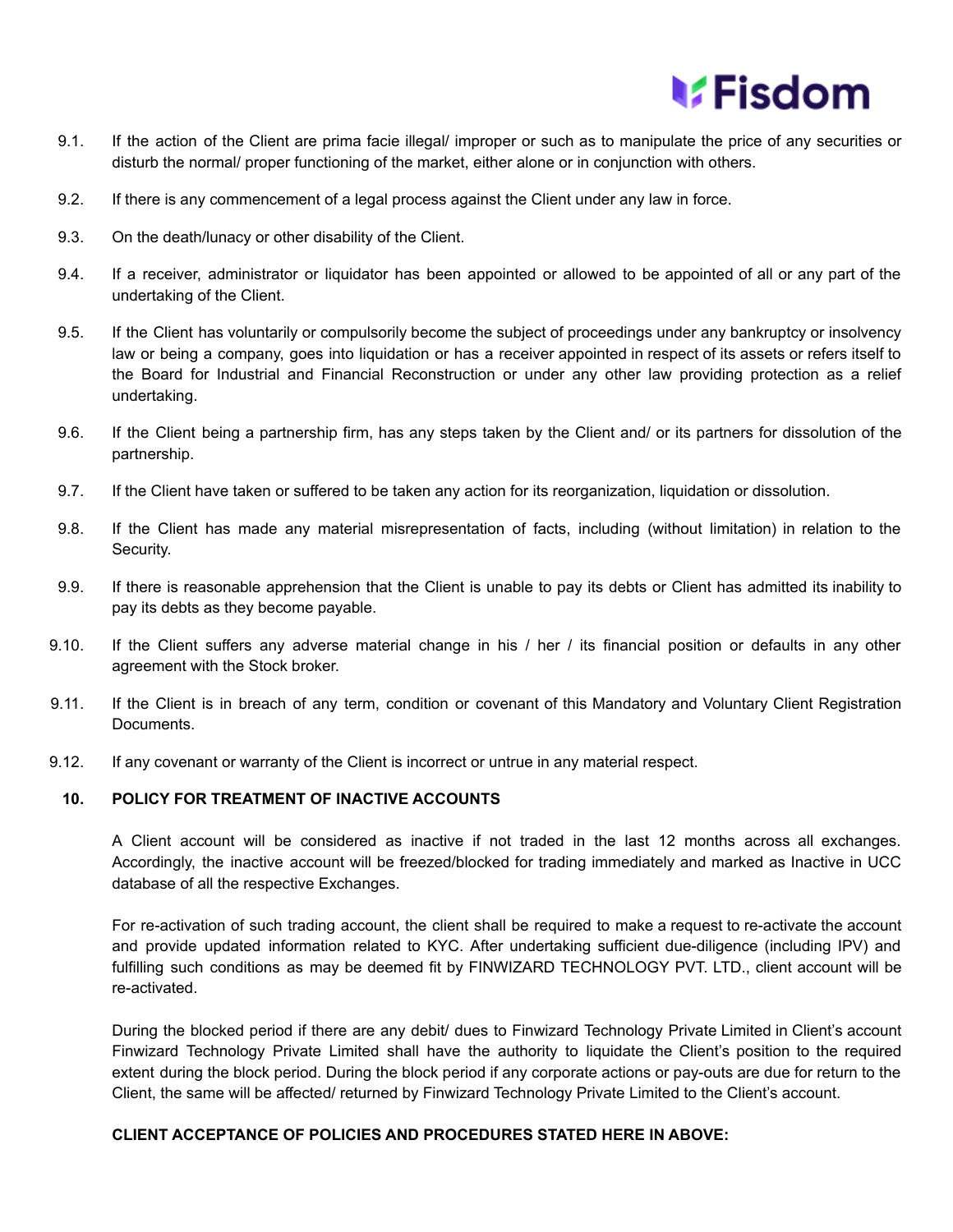

l/We have fully understood the same and do hereby sign the same. These Policies and Procedures may be amended / changed by FINWIZARD TECHNOLOGY PVT. LTD., provided the change is informed to me / us with through anyone or more approved means or methods such as post / speed post / courier / registered post / registered AD / telegram / e-mail / voice mails / telephone (telephone includes such devices as mobile phones etc.) including SMS on the mobile phone or any other similar device; by messaging on the computer or mobile screen of the client's computer or mobile; by informing the client through employees / agents of the FINWIZARD TECHNOLOGY PVT. LTD.; by publishing / displaying it on the website of FINWIZARD TECHNOLOGY PVT. LTD. /making it available as a download from the website or mobile application of the FINWIZARD TECHNOLOGY PVT. LTD.; by displaying it on the notice board of the branch / office through which the client trades or if the circumstances, so require, by radio broadcast / television broadcast / newspapers advertisements etc; or any other approved suitable or applicable mode or manner by an advance notice of 15 days. I/we agree that the postal department / the courier company /newspaper company and the e-mail/ voice mail service provider and such other service providers shall be my/our agent. These Policies and Procedures shall always be read along with the online terms and conditions on Finwizard Technology Private Limited's website and/or mobile application, Mandatory and Voluntary Client Registration Documents and shall be compulsorily referred to while deciding any dispute / difference or claim between me / us and FINWIZARD TECHNOLOGY PVT. LTD. before any court of law / judicial / adjudicating authority including arbitrator / mediator etc.

## **Other Terms & Conditions:**

Finwizard Technology Private Limited may refuse to act on any instructions unless they are given in the manner and form acceptable to Finwizard Technology Private Limited. However, Finwizard Technology Private Limited shall have no responsibility to determine the authenticity of any instructions given or purported to be given by the Client. The Client shall not hold Finwizard Technology Private Limited liable on account of Finwizard Technology Private Limited acting in good faith on instructions given by the Client or its authorized representative.

The Client shall be responsible for the personal and bank related details provided by the Client to Finwizard Technology Private Limited. Finwizard Technology Private Limited shall not be liable for any claims, demands, losses or damages which may arise as a consequence of the erroneous information provided by the Client.

## **RIGHTS AND OBLIGATIONS OF STOCK BROKERS, SUB-BROKERS AND CLIENTS** *as prescribed by SEBI and Stock Exchanges*

- 1. The client shall invest/trade in those securities/contracts/other instruments admitted to dealings on the Exchanges as defined in the Rules, Byelaws and Regulations of Exchanges/ Securities and Exchange Board of India (SEBI) and circulars/notices issued there under from time to time.
- 2. The stock broker, sub-broker and the client shall be bound by all the Rules, Byelaws and Regulations of the Exchange and circulars/notices issued there under and Rules and Regulations of SEBI and relevant notifications of Government authorities as may be in force from time to time.
- 3. The client shall satisfy itself of the capacity of the stock broker to deal in securities and/or deal in derivatives contracts and wishes to execute its orders through the stock broker and the client shall from time to time continue to satisfy itself of such capability of the stock broker before executing orders through the stock broker.
- 4. The stock broker shall continuously satisfy itself about the genuineness and financial soundness of the client and investment objectives relevant to the services to be provided.
- 5. The stock broker shall take steps to make the client aware of the precise nature of the Stock broker's liability for business to be conducted, including any limitations, the liability and the capacity in which the stock broker acts.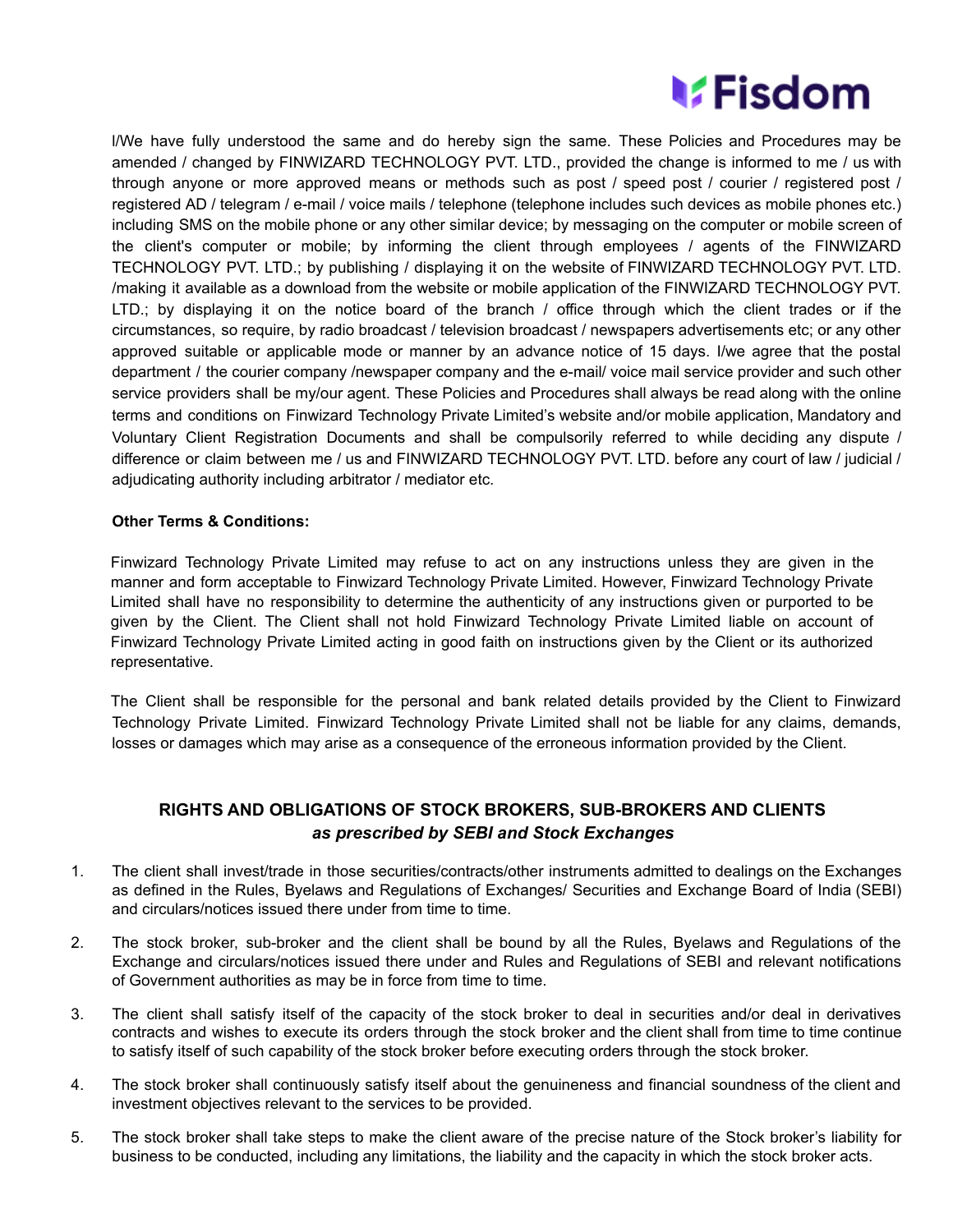

6. The sub-broker shall provide necessary assistance and co-operate with the stock broker in all its dealings with the client(s).

## **CLIENT INFORMATION**

- 7. The client shall furnish all such details in full as are required by the stock broker in "Account Opening Form" with supporting details, made mandatory by stock exchanges/SEBI from time to time.
- 8. The client shall familiarize himself with all the mandatory provisions in the Account Opening documents. Any additional clauses or documents specified by the stock broker shall be non-mandatory, as per terms & conditions accepted by the client.
- 9. The client shall immediately notify the stock broker in writing if there is any change in the information in the 'account opening form' as provided at the time of account opening and thereafter; including the information on winding up petition/insolvency petition or any litigation which may have material bearing on his capacity. The client shall provide/update the financial information to the stock broker on a periodic basis.
- 10. The stock broker and sub-broker shall maintain all the details of the client as mentioned in the account opening form or any other information pertaining to the client, confidentially and that they shall not disclose the same to any person/authority except as required under any law/regulatory requirements. Provided however that the stock broker may so disclose information about his client to any person or authority with the express permission of the client.

## **MARGINS**

- 11. The client shall pay applicable initial margins, withholding margins, special margins or such other margins as are considered necessary by the stock broker or the Exchange or as may be directed by SEBI from time to time as applicable to the segment(s) in which the client trades. The stock broker is permitted in its sole and absolute discretion to collect additional margins (even though not required by the Exchange, Clearing House/Clearing Corporation or SEBI) and the client shall be obliged to pay such margins within the stipulated time.
- 12. The client understands that payment of margins by the client does not necessarily imply complete satisfaction of all dues. In spite of consistently having paid margins, the client may, on the settlement of its trade, be obliged to pay (or entitled to receive) such further sums as the contract may dictate/require.

## **TRANSACTIONS AND SETTLEMENTS**

- 13. The client shall give any order for buy or sell of a security/derivatives contract in writing or in such form or manner, as may be mutually agreed between the client and the stock broker. The stock broker shall ensure to place orders and execute the trades of the client, only in the Unique Client Code assigned to that client.
- 14. The stock broker shall inform the client and keep him apprised about trading/settlement cycles, delivery/payment schedules, any changes therein from time to time, and it shall be the responsibility in turn of the client to comply with such schedules/procedures of the relevant stock exchange where the trade is executed.
- 15. The stock broker shall ensure that the money/securities deposited by the client shall be kept in a separate account, distinct from his/its own account or account of any other client and shall not be used by the stock broker for himself/itself or for any other client or for any purpose other than the purposes mentioned in Rules, Regulations, circulars, notices, guidelines of SEBI and/or Rules, Regulations, Bye-laws, circulars and notices of Exchange.
- 16. Where the Exchange(s) cancels trade(s) suo moto all such trades including the trade/s done on behalf of the client shall ipso facto stand cancelled, stock broker shall be entitled to cancel the respective contract(s) with client(s).
- 17. The transactions executed on the Exchange are subject to Rules, Byelaws and Regulations and circulars/notices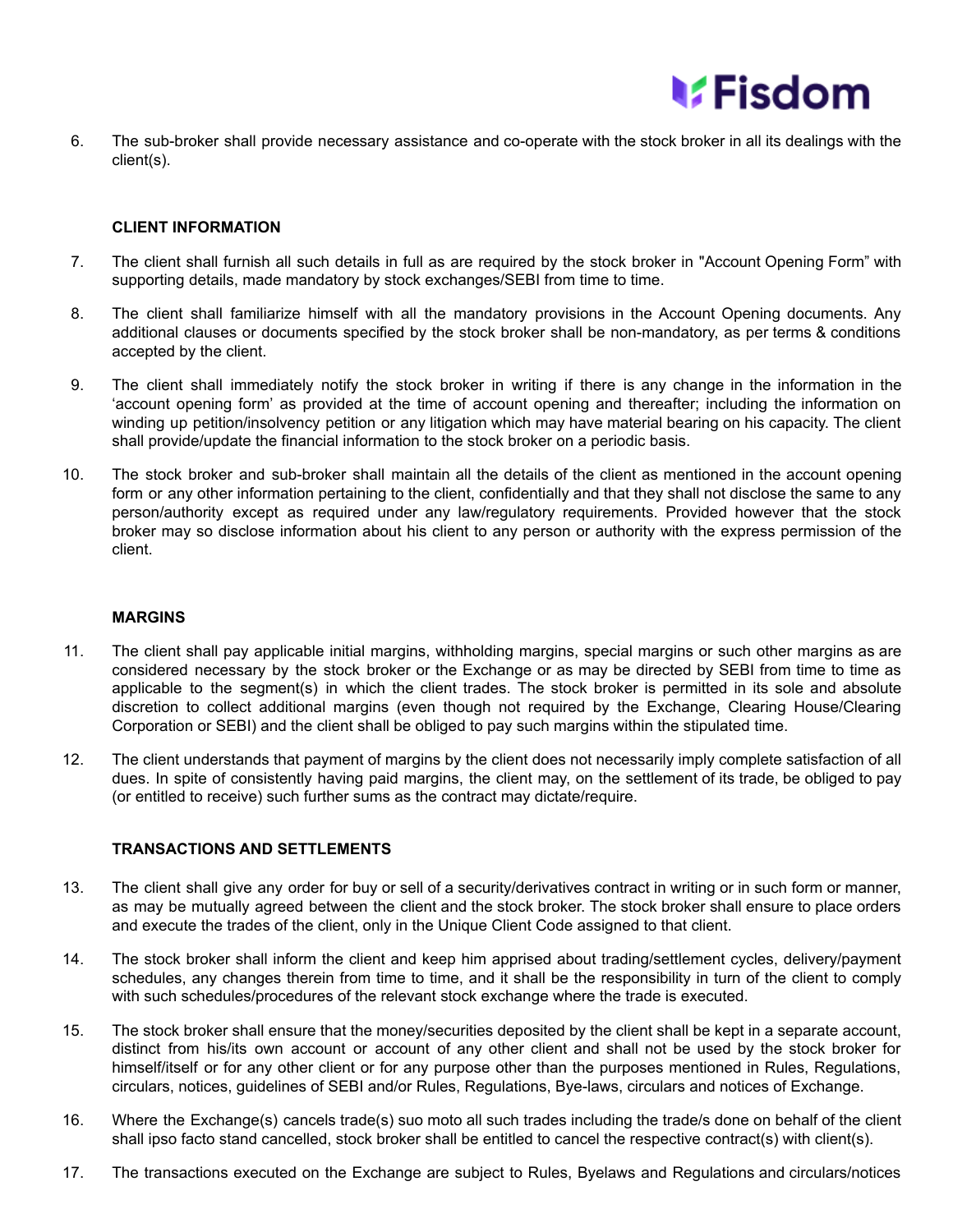

issued thereunder of the Exchanges where the trade is executed and all parties to such trade shall have submitted to the jurisdiction of such court as may be specified by the Byelaws and Regulations of the Exchanges where the trade is executed for the purpose of giving effect to the provisions of the Rules, Byelaws and Regulations of the Exchanges and the circulars/notices issued thereunder.

#### **BROKERAGE**

18. The Client shall pay to the stock broker brokerage and statutory levies as are prevailing from time to time and as they apply to the Client's account, transactions and to the services that stock broker renders to the Client. The stock broker shall not charge brokerage more than the maximum brokerage permissible as per the rules, regulations and bye-laws of the relevant stock exchanges and/or rules and regulations of SEBI.

#### **LIQUIDATION AND CLOSE OUT OF POSITION**

- 19. Without prejudice to the stock broker's other rights (including the right to refer a matter to arbitration), the client understands that the stock broker shall be entitled to liquidate/close out all or any of the client's positions for nonpayment of margins or other amounts, outstanding debts, etc. and adjust the proceeds of such liquidation/close out, if any, against the client's liabilities/obligations. Any and all losses and financial charges on account of such liquidation/closing-out shall be charged to and borne by the client.
- 20. In the event of death or insolvency of the client or his/its otherwise becoming incapable of receiving and paying for or delivering or transferring securities which the client has ordered to be bought or sold, stock broker may close out the transaction of the client and claim losses, if any, against the estate of the client. The client or his nominees, successors, heirs and assignee shall be entitled to any surplus which may result there from. The client shall note that transfer of funds/securities in favor of a Nominee shall be valid discharge by the stock broker against the legal heir.
- 21. The stock broker shall bring to the notice of the relevant Exchange the information about default in payment/delivery and related aspects by a client. In case where defaulting client is a corporate entity / partnership / proprietary firm or any other artificial legal entity, then the name(s) of Director(s) / Promoter(s) / Partner(s) / Proprietor as the case may be, shall also be communicated by the stock broker to the relevant Exchange(s).

#### **DISPUTE RESOLUTION**

- 22. The stock broker shall provide the client with the relevant contact details of the concerned Exchanges and SEBI.
- 23. The stock broker shall co-operate in redressing grievances of the client in respect of all transactions routed through it and in removing objections for bad delivery of shares, rectification of bad delivery, etc.
- 24. The client and the stock broker shall refer any claims and/or disputes with respect to deposits, margin money, etc., to arbitration as per the Rules, Byelaws and Regulations of the Exchanges where the trade is executed and circulars/notices issued thereunder as may be in force from time to time.
- 25. The stock broker shall ensure faster settlement of any arbitration proceedings arising out of the transactions entered into between him vis-à-vis the client and he shall be liable to implement the arbitration awards made in such proceedings.
- 26. The client/stock-broker understands that the instructions issued by an authorized representative for dispute resolution, if any, of the client/stock-broker shall be binding on the client/stock-broker in accordance with the letter authorizing the said representative to deal on behalf of the said client/stock-broker.

## **TERMINATION OF RELATIONSHIP**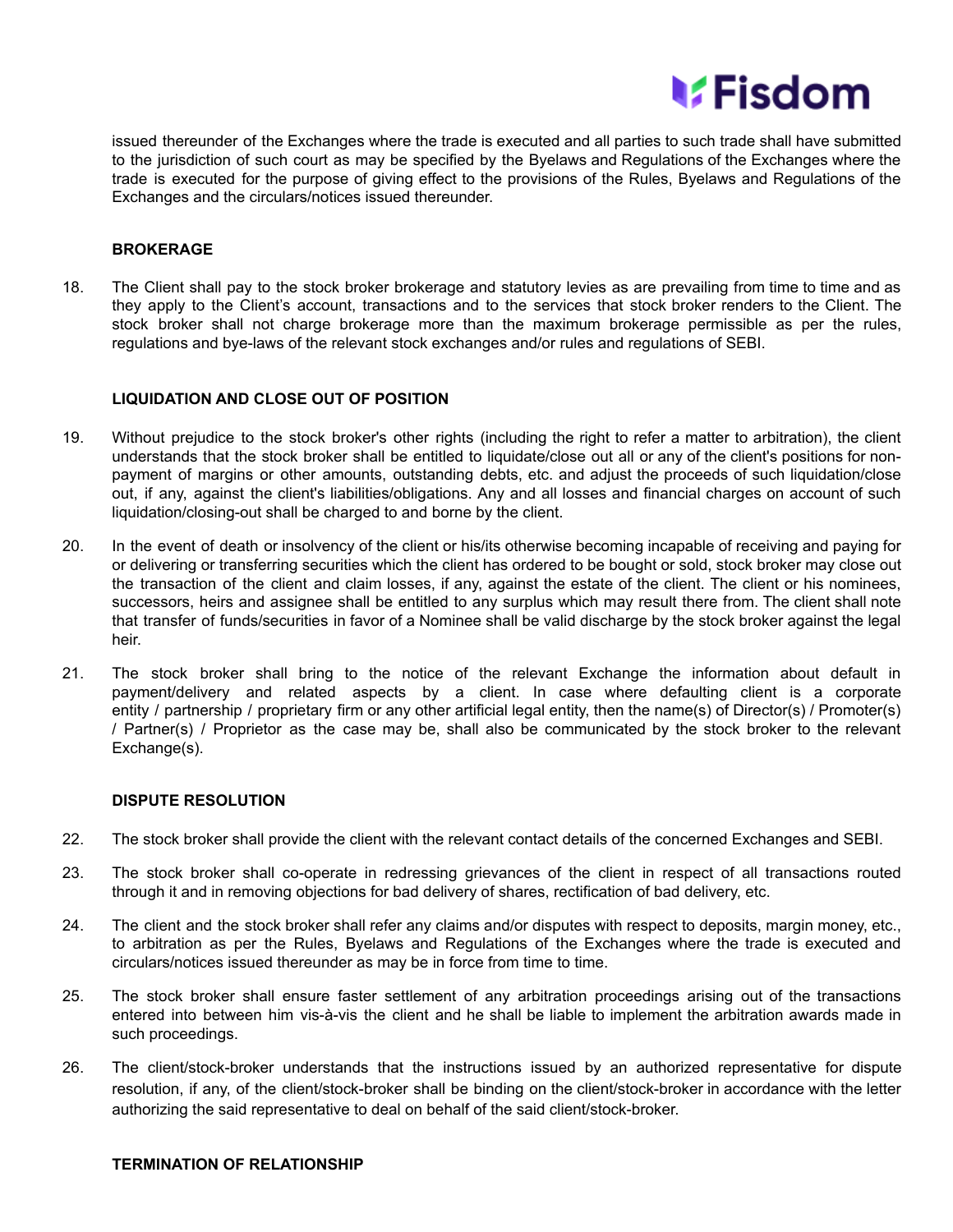

- 27. This relationship between the stock broker and the client shall be terminated; if the stock broker for any reason ceases to be a member of the stock exchange including cessation of membership by reason of the stock broker's default, death, resignation or expulsion or if the certificate is cancelled by the Board.
- 28. The stock broker, sub-broker and the client shall be entitled to terminate the relationship between them without giving any reasons to the other party, after giving notice in writing of not less than one month to the other parties. Notwithstanding any such termination, all rights, liabilities and obligations of the parties arising out of or in respect of transactions entered into prior to the termination of this relationship shall continue to subsist and vest in/be binding on the respective parties or his/its respective heirs, executors, administrators, legal representatives or successors, as the case may be.
- 29. In the event of demise/insolvency of the sub-broker or the cancellation of his/its registration with the Board or/withdrawal of recognition of the sub-broker by the stock exchange and/or termination of the agreement with the sub broker by the stock broker, for any reason whatsoever, the client shall be informed of such termination and the client shall be deemed to be the direct client of the stock broker and all clauses in the 'Rights and Obligations' document(s) governing the stock broker, sub-broker and client shall continue to be in force as it is, unless the client intimates to the stock broker his/its intention to terminate their relationship by giving a notice in writing of not less than one month.

## **ADDITIONAL RIGHTS AND OBLIGATIONS**

- 30. The stock broker shall ensure due protection to the client regarding client's rights to dividends, rights or bonus shares, etc. in respect of transactions routed through it and it shall not do anything which is likely to harm the interest of the client with whom and for whom they may have had transactions in securities.
- 31. The stock broker and client shall reconcile and settle their accounts from time to time as per the Rules, Regulations, Bye Laws, Circulars, Notices and Guidelines issued by SEBI and the relevant Exchanges where the trade is executed.
- 32. The stock broker shall issue a contract note to his constituents for trades executed in such format as may be prescribed by the Exchange from time to time containing records of all transactions including details of order number, trade number, trade time, trade price, trade quantity, details of the derivatives contract, client code, brokerage, all charges levied etc. and with all other relevant details as required therein to be filled in and issued in such manner and within such time as prescribed by the Exchange. The stock broker shall send contract notes to the investors within one working day of the execution of the trades in hard copy and/or in electronic form using digital signature.
- 33. The stock broker shall make pay out of funds or delivery of securities, as the case may be, to the Client within one working day of receipt of the payout from the relevant Exchange where the trade is executed unless otherwise specified by the client and subject to such terms and conditions as may be prescribed by the relevant Exchange from time to time where the trade is executed.
- 34. The stock broker shall send a complete `Statement of Accounts' for both funds and securities in respect of each of its clients in such periodicity and format within such time, as may be prescribed by the relevant Exchange, from time to time, where the trade is executed. The Statement shall also state that the client shall report errors, if any, in the Statement within such time as may be prescribed by the relevant Exchange from time to time where the trade was executed, from the receipt thereof to the Stock broker.
- 35. The stock broker shall send daily margin statements to the clients. Daily Margin statement should include, interalia, details of collateral deposited, collateral utilized and collateral status (available balance/due from client) with break up in terms of cash, Fixed Deposit Receipts (FDRs), Bank Guarantee and securities.
- 36. The Client shall ensure that it has the required legal capacity to, and is authorized to, enter into the relationship with stock broker and is capable of performing his obligations and undertakings hereunder. All actions required to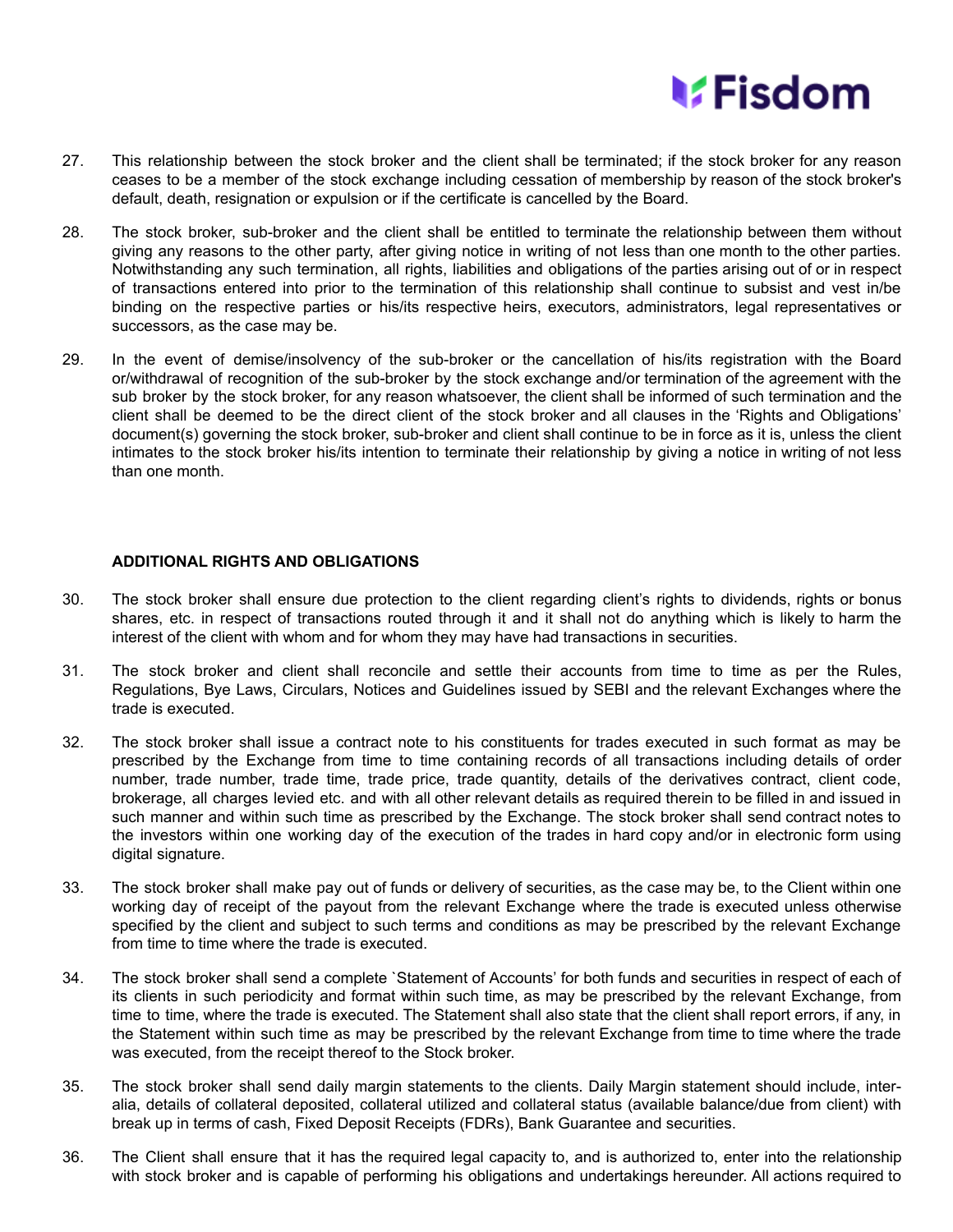

be taken to ensure compliance of all the transactions, which the Client may enter into shall be completed by the Client prior to such transaction being entered into.

## **ELECTRONIC CONTRACT NOTES (ECN)**

- 37. In case, client opts to receive the contract note in electronic form, he shall provide an appropriate e-mail id to the stock broker. The client shall communicate to the stock broker any change in the email-id through a physical letter. If the client has opted for internet trading, the request for change of email id may be made through the secured access by way of client specific user id and password.
- 38. The stock broker shall ensure that all ECNs sent through the e-mail shall be digitally signed, encrypted, non-tamper able and in compliance with the provisions of the IT Act, 2000. In case, ECN is sent through e-mail as an attachment, the attached file shall also be secured with the digital signature, encrypted and non-tamperable.
- 39. The client shall note that non-receipt of bounced mail notification by the stock broker shall amount to delivery of the contract note at the e-mail ID of the client.
- 40. The stock broker shall retain ECN and acknowledgement of the e-mail in a soft and non-tamperable form in the manner prescribed by the exchange in compliance with the provisions of the IT Act, 2000 and as per the extant rules/regulations/circulars/guidelines issued by SEBI/Stock Exchanges from time to time. The proof of delivery i.e., log report generated by the system at the time of sending the contract notes shall be maintained by the stock broker for the specified period under the extant regulations of SEBI/stock exchanges. The log report shall provide the details of the contract notes that are not delivered to the client/e-mails rejected or bounced back. The stock broker shall take all possible steps to ensure receipt of notification of bounced mails by him at all times within the stipulated time period under the extant regulations of SEBI/stock exchanges.
- 41. The stock broker shall continue to send contract notes in the physical mode to such clients who do not opt to receive the contract notes in the electronic form. Wherever the ECNs have not been delivered to the client or has been rejected (bouncing of mails) by the e-mail ID of the client, the stock broker shall send a physical contract note to the client within the stipulated time under the extant regulations of SEBI/stock exchanges and maintain the proof of delivery of such physical contract notes.
- 42. In addition to the e-mail communication of the ECNs to the client, the stock broker shall simultaneously publish the ECN on his designated web-site, if any, in a secured way and enable relevant access to the clients and for this purpose, shall allot a unique user name and password to the client, with an option to the client to save the contract note electronically and/or take a print out of the same.

## **LAW AND JURISDICTION**

- 43. In addition to the specific rights set out in this document, the stock broker, sub-broker and the client shall be entitled to exercise any other rights which the stock broker or the client may have under the Rules, Bye-laws and Regulations of the Exchanges in which the client chooses to trade and circulars/notices issued thereunder or Rules and Regulations of SEBI.
- 44. The provisions of this document shall always be subject to Government notifications, any rules, regulations, guidelines and circulars/notices issued by SEBI and Rules, Regulations and Bye laws of the relevant stock exchanges, where the trade is executed, that may be in force from time to time.
- 45. The stock broker and the client shall abide by any award passed by the Arbitrator(s) under the Arbitration and Conciliation Act, 1996. However, there is also a provision of appeal within the stock exchanges, if either party is not satisfied with the arbitration award.
- 46. Words and expressions which are used in this document but which are not defined herein shall, unless the context otherwise requires, have the same meaning as assigned thereto in the Rules, Byelaws and Regulations and circulars/notices issued thereunder of the Exchanges/SEBI.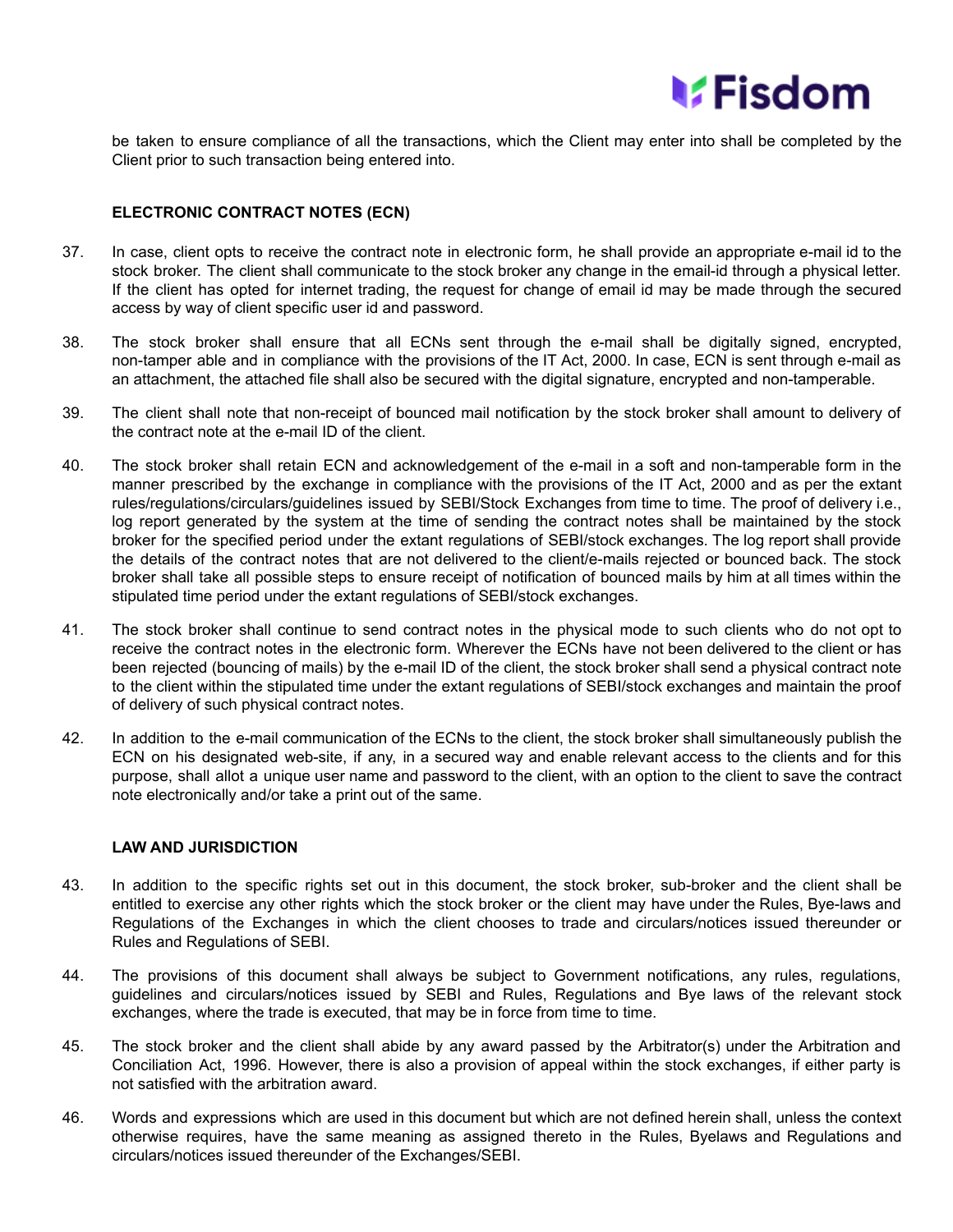

- 47. All additional voluntary clauses/document added by the stock broker should not be in contravention with rules/regulations/notices/circulars of Exchanges/SEBI. Any changes in such voluntary clauses/document(s) need to be preceded by a notice of 15 days. Any changes in the rights and obligations which are specified by Exchanges/SEBI shall also be brought to the notice of the clients.
- 48. If the rights and obligations of the parties hereto are altered by virtue of change in Rules and regulations of SEBI or Bye-laws, Rules and Regulations of the relevant stock Exchanges where the trade is executed, such changes shall be deemed to have been incorporated herein in modification of the rights and obligations of the parties mentioned in this document.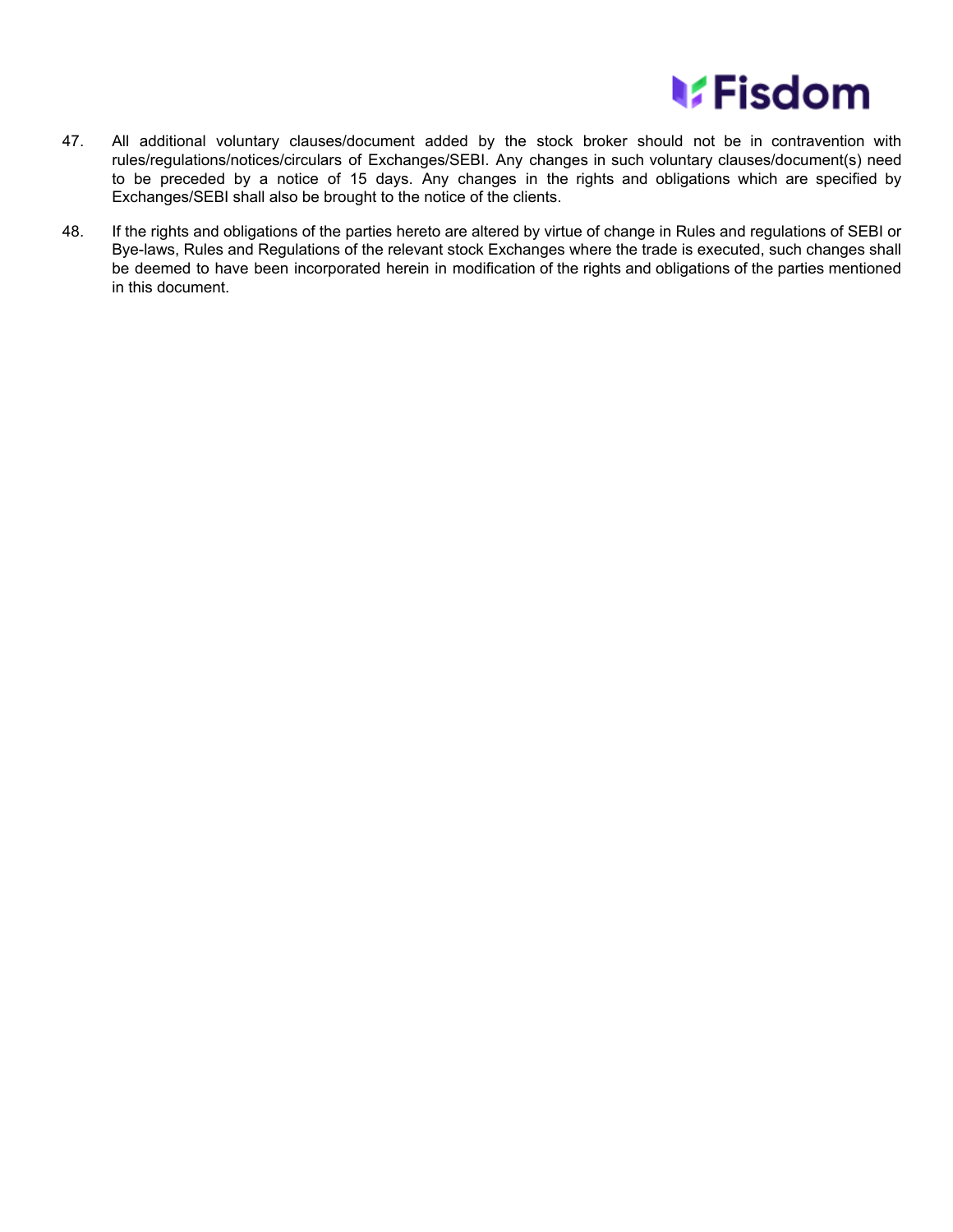

## **INTERNET & WIRELESS TECHNOLOGY BASED TRADING FACILITY PROVIDED BY STOCK BROKERS TO CLIENT**

**(All the clauses mentioned in the** *'Rights and Obligations'* **document(s) shall be applicable. Additionally, the clauses mentioned herein shall also be applicable.)**

- 1. Stock broker is eligible for providing Internet based trading (IBT) and securities trading through the use of wireless technology that shall include the use of devices such as mobile phone, laptop with data card, etc. which use Internet Protocol (IP). The stock broker shall comply with all requirements applicable to internet based trading/securities trading using wireless technology as may be specified by SEBI & the Exchanges from time to time.
- 2. The client is desirous of investing/trading in securities and for this purpose, the client is desirous of using either the internet based trading facility or the facility for securities trading through use of wireless technology. The Stock broker shall provide the Stock broker's IBT Service to the Client, and the Client shall avail of the Stock broker's IBT Service, on and subject to SEBI/Exchanges Provisions and the terms and conditions specified on the Stock broker's IBT Web Site provided that they are in line with the norms prescribed by Exchanges/SEBI.
- 3. The stock broker shall bring to the notice of client the features, risks, responsibilities, obligations and liabilities associated with securities trading through wireless technology/internet/smart order routing or any other technology should be brought to the notice of the client by the stock broker.
- 4. The stock broker shall make the client aware that the Stock Broker's IBT system itself generates the initial password and its password policy as stipulated in line with norms prescribed by Exchanges/SEBI.
- 5. The Client shall be responsible for keeping the Username and Password confidential and secure and shall be solely responsible for all orders entered and transactions done by any person whosoever through the Stock broker's IBT System using the Client's Username and/or Password whether or not such person was authorized to do so. Also, the client is aware that authentication technologies and strict security measures are required for the internet trading/securities trading through wireless technology through order routed system and undertakes to ensure that the password of the client and/or his authorized representative are not revealed to any third party including employees and dealers of the stock broker
- 6. The Client shall immediately notify the Stock broker in writing if he forgets his password, discovers security flaw in Stock Broker's IBT System, discovers/suspects discrepancies/ unauthorized access through his username/password/account with full details of such unauthorized use, the date, the manner and the transactions effected pursuant to such unauthorized use, etc.
- 7. The Client is fully aware of and understands the risks associated with availing of a service for routing orders over the internet/securities trading through wireless technology and Client shall be fully liable and responsible for any and all acts done in the Client's Username/password in any manner whatsoever.
- 8. The stock broker shall send the order/trade confirmation through email to the client at his request. The client is aware that the order/ trade confirmation is also provided on the web portal. In case client is trading using wireless technology, the stock broker shall send the order/trade confirmation on the device of the client.
- 9. The client is aware that trading over the internet involves many uncertain factors and complex hardware, software, systems, communication lines, peripherals, etc. are susceptible to interruptions and dislocations. The Stock broker and the Exchange do not make any representation or warranty that the Stock broker's IBT Service will be available to the Client at all times without any interruption.
- 10. The Client shall not have any claim against the Exchange or the Stock broker on account of any suspension, interruption, non-availability or malfunctioning of the Stock broker's IBT System or Service or the Exchange's service or systems or non-execution of his orders due to any link/system failure at the Client/Stock brokers/Exchange end for any reason beyond the control of the stock broker/Exchange.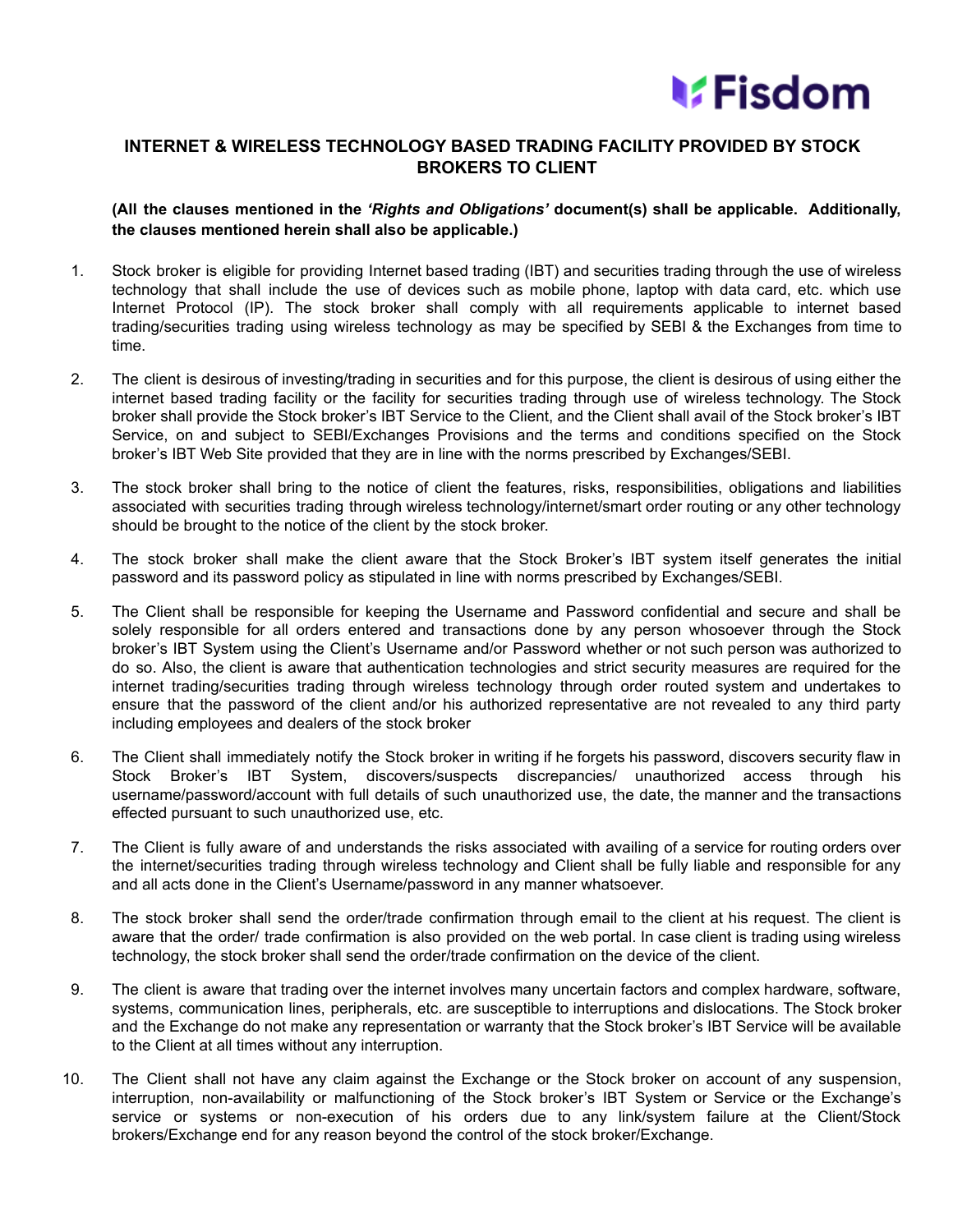

## **RISK DISCLOSURE DOCUMENT FOR CAPITAL MARKET AND DERIVATIVES SEGMENTS**

This document contains important information on trading in Equities/Derivatives Segments of the stock exchanges. All prospective constituents should read this document before trading in Equities/Derivatives Segments of the Exchanges.

Stock exchanges/SEBI does neither singly or jointly and expressly nor impliedly guarantee nor make any representation concerning the completeness, the adequacy or accuracy of this disclosure document nor have Stock exchanges /SEBI endorsed or passed any merits of participating in the trading segments. This brief statement does not disclose all the risks and other significant aspects of trading.

In the light of the risks involved, you should undertake transactions only if you understand the nature of the relationship into which you are entering and the extent of your exposure to risk.

You must know and appreciate that trading in Equity shares, derivatives contracts or other instruments traded on the Stock Exchange, which have varying element of risk, is generally not an appropriate avenue for someone of limited resources/limited investment and/or trading experience and low risk tolerance. You should therefore carefully consider whether such trading is suitable for you in the light of your financial condition. In case you trade on Stock exchanges and suffer adverse consequences or loss, you shall be solely responsible for the same and Stock exchanges/its Clearing Corporation and/or SEBI shall not be responsible, in any manner whatsoever, for the same and it will not be open for you to take a plea that no adequate disclosure regarding the risks involved was made or that you were not explained the full risk involved by the concerned stock broker. The constituent shall be solely responsible for the consequences and no contract can be rescinded on that account. You must acknowledge and accept that there can be no guarantee of profits or no exception from losses while executing orders for purchase and/or sale of a derivative contract being traded on Stock exchanges.

It must be clearly understood by you that your dealings on Stock exchanges through a stock broker shall be subject to your fulfilling certain formalities set out by the stock broker, which may inter alia include your filling the know your client form, reading the rights and obligations, do's and don'ts, etc., and are subject to the Rules, Byelaws and Regulations of relevant Stock exchanges, its Clearing Corporation, guidelines prescribed by SEBI and in force from time to time and Circulars as may be issued by Stock exchanges or its Clearing Corporation and in force from time to time.

Stock exchanges does not provide or purport to provide any advice and shall not be liable to any person who enters into any business relationship with any stock broker of Stock exchanges and/or any third party based on any information contained in this document. Any information contained in this document must not be construed as business advice. No consideration to trade should be made without thoroughly understanding and reviewing the risks involved in such trading. If you are unsure, you must seek professional advice on the same.

In considering whether to trade or authorize someone to trade for you, you should be aware of or must get acquainted with the following:-

## **1. BASIC RISKS:**

## 1.1. **Risk of Higher Volatility:**

Volatility refers to the dynamic changes in price that a security/derivatives contract undergoes when trading activity continues on the Stock Exchanges. Generally, higher the volatility of a security/derivatives contract, greater is its price swings. There may be normally greater volatility in thinly traded securities / derivatives contracts than in active securities /derivatives contracts. As a result of volatility, your order may only be partially executed or not executed at all, or the price at which your order got executed may be substantially different from the last traded price or change substantially thereafter, resulting in notional or real losses.

## 1.2. **Risk of Lower Liquidity:**

Liquidity refers to the ability of market participants to buy and/or sell securities / derivatives contracts expeditiously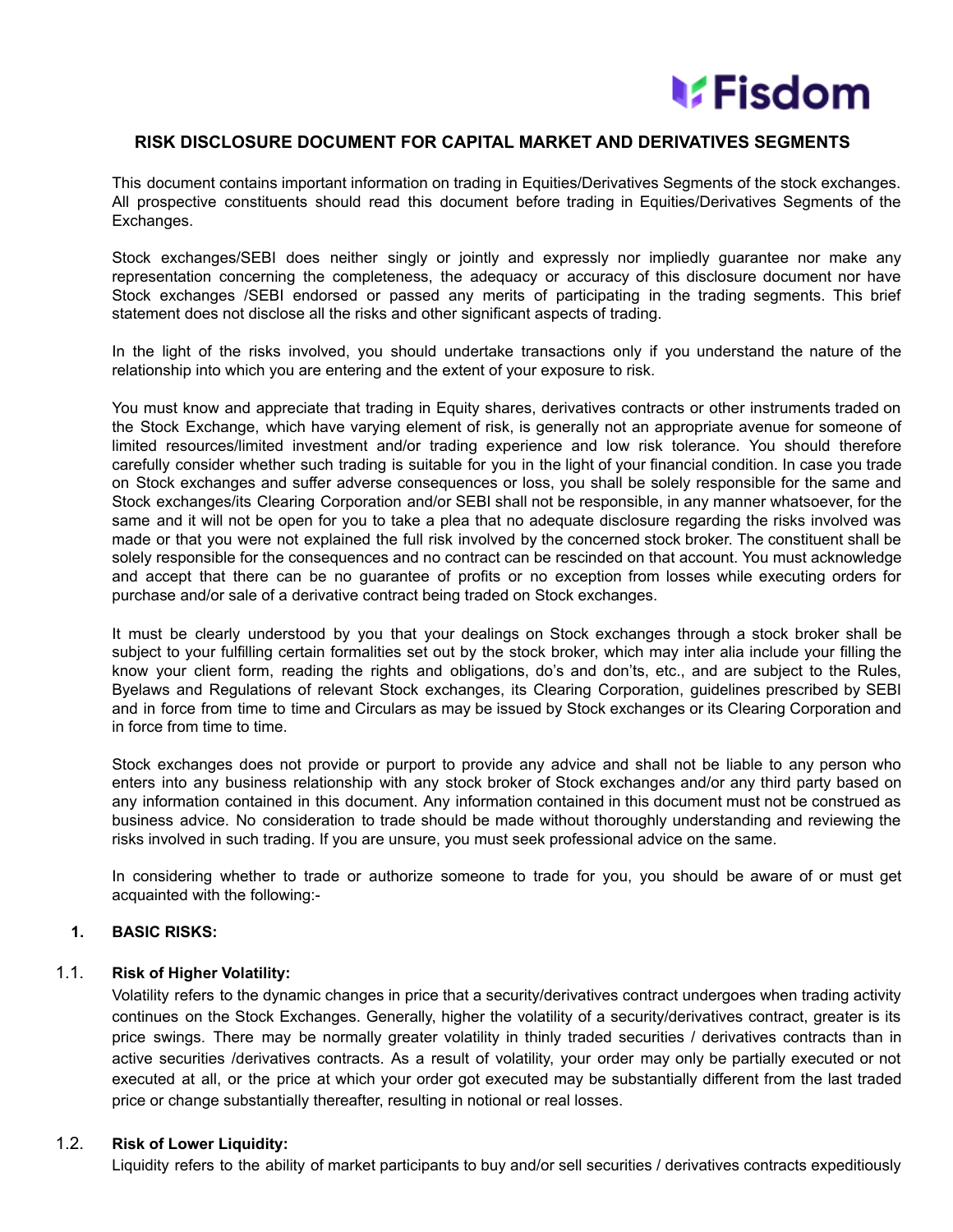

at a competitive price and with minimal price difference. Generally, it is assumed that more the numbers of orders available in a market, greater is the liquidity. Liquidity is important because with greater liquidity, it is easier for investors to buy and/or sell securities / derivatives contracts swiftly and with minimal price difference, and as a result, investors are more likely to pay or receive a competitive price for securities / derivatives contracts purchased or sold. There may be a risk of lower liquidity in some securities / derivatives contracts as compared to active securities / derivatives contracts. As a result, your order may only be partially executed, or may be executed with relatively greater price difference or may not be executed at all.

1.2.1. Buying or selling securities / derivatives contracts as part of a day trading strategy may also result into losses, because in such a situation, securities / derivatives contracts may have to be sold / purchased at low / high prices, compared to the expected price levels, so as not to have any open position or obligation to deliver or receive a security / derivatives contract.

#### 1.3. **Risk of Wider Spreads:**

Spread refers to the difference in best buy price and best sell price. It represents the differential between the price of buying a security / derivatives contract and immediately selling it or vice versa. Lower liquidity and higher volatility may result in wider than normal spreads for less liquid or illiquid securities / derivatives contracts. This in turn will hamper better price formation.

## 1.4. **Risk-reducing orders:**

The placing of orders (e.g., "stop loss" orders, or "limit" orders) which are intended to limit losses to certain amounts may not be effective many a time because rapid movement in market conditions may make it impossible to execute such orders.

- 1.4.1. A "market" order will be executed promptly, subject to availability of orders on opposite side, without regard to price and that, while the customer may receive a prompt execution of a "market" order, the execution may be at available prices of outstanding orders, which satisfy the order quantity, on price time priority. It may be understood that these prices may be significantly different from the last traded price or the best price in that security / derivatives contract.
- 1.4.2. A "limit" order will be executed only at the "limit" price specified for the order or a better price. However, while the customer receives price protection, there is a possibility that the order may not be executed at all.
- 1.4.3. A stop loss order is generally placed "away" from the current price of a stock / derivatives contract, and such order gets activated if and when the security / derivatives contract reaches, or trades through, the stop price. Sell stop orders are entered ordinarily below the current price, and buy stop orders are entered ordinarily above the current price. When the security / derivatives contract reaches the pre -determined price, or trades through such price, the stop loss order converts to a market/limit order and is executed at the limit or better. There is no assurance therefore that the limit order will be executable since a security / derivatives contract might penetrate the pre-determined price, in which case, the risk of such order not getting executed arises, just as with a regular limit order.

#### 1.5. **Risk of News Announcements:**

News announcements that may impact the price of stock / derivatives contract may occur during trading, and when combined with lower liquidity and higher volatility, may suddenly cause an unexpected positive or negative movement in the price of the security / contract.

#### 1.6. **Risk of Rumors:**

Rumors about companies / currencies at times float in the market through word of mouth, newspapers, websites or news agencies, etc. The investors should be wary of and should desist from acting on rumors.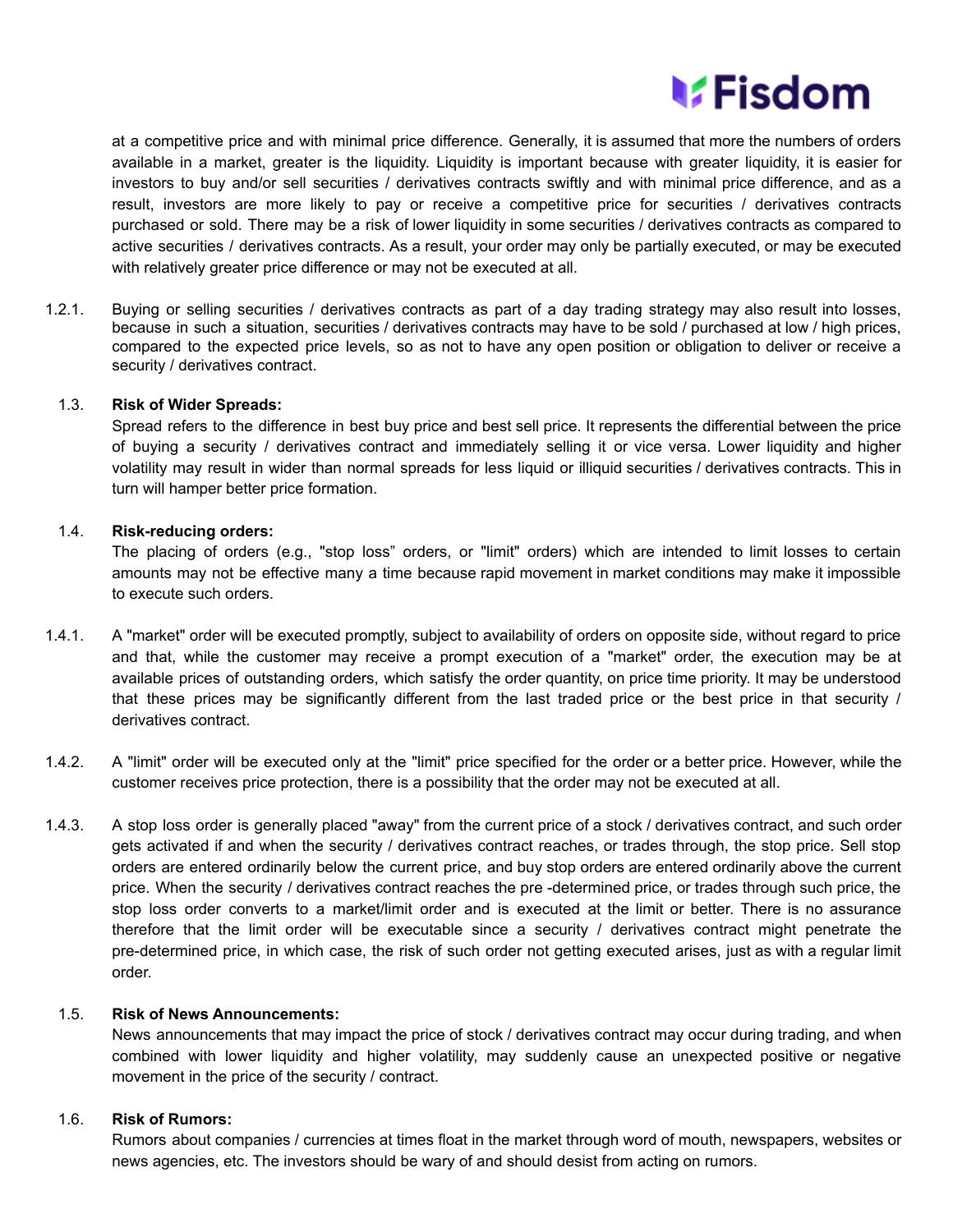## **V**Fisdom

## 1.7. **System Risk:**

High volume trading will frequently occur at the market opening and before market close. Such high volumes may also occur at any point in the day. These may cause delays in order execution or confirmation.

- 1.7.1. During periods of volatility, on account of market participants continuously modifying their order quantity or prices or placing fresh orders, there may be delays in order execution and its confirmations.
- 1.7.2. Under certain market conditions, it may be difficult or impossible to liquidate a position in the market at a reasonable price or at all, when there are no outstanding orders either on the buy side or the sell side, or if trading is halted in a security / derivatives contract due to any action on account of unusual trading activity or security / derivatives contract hitting circuit filters or for any other reason.

## 1.8. **System/Network Congestion:**

Trading on exchanges is in electronic mode, based on satellite/leased line based communications, combination of technologies and computer systems to place and route orders. Thus, there exists a possibility of communication failure or system problems or slow or delayed response from system or trading halt, or any such other problem/glitch whereby not being able to establish access to the trading system/network, which may be beyond control and may result in delay in processing or not processing buy or sell orders either in part or in full. You are cautioned to note that although these problems may be temporary in nature, but when you have outstanding open positions or unexecuted orders, these represent a risk because of your obligations to settle all executed transactions

## **2. AS FAR AS DERIVATIVES SEGMENTS ARE CONCERNED, PLEASE NOTE AND GET YOURSELF ACQUAINTED WITH THE FOLLOWING ADDITIONAL FEATURES:-**

## **2.1 Effect of "Leverage" or "Gearing":**

In the derivatives market, the amount of margin is small relative to the value of the derivatives contract so the transactions are 'leveraged' or 'geared'. Derivatives trading, which is conducted with a relatively small amount of margin, provides the possibility of great profit or loss in comparison with the margin amount. But transactions in derivatives carry a high degree of risk.

You should therefore completely understand the following statements before actually trading in derivatives and also trade with caution while taking into account one's circumstances, financial resources, etc. If the prices move against you, you may lose a part of or whole margin amount in a relatively short period of time. Moreover, the loss may exceed the original margin amount.

- 2.1.1. Futures trading involve daily settlement of all positions. Every day the open positions are marked to market based on the closing level of the index / derivatives contract. If the contract has moved against you, you will be required to deposit the amount of loss (notional) resulting from such movement. This amount will have to be paid within a stipulated time frame, generally before commencement of trading on next day.
- 2.1.2. If you fail to deposit the additional amount by the deadline or if an outstanding debt occurs in your account, the stock broker may liquidate a part of or the whole position or substitute securities. In this case, you will be liable for any losses incurred due to such close-outs.
- 2.1.3. Under certain market conditions, an investor may find it difficult or impossible to execute transactions. For example, this situation can occur due to factors such as illiquidity i.e. when there are insufficient bids or offers or suspension of trading due to price limit or circuit breakers etc.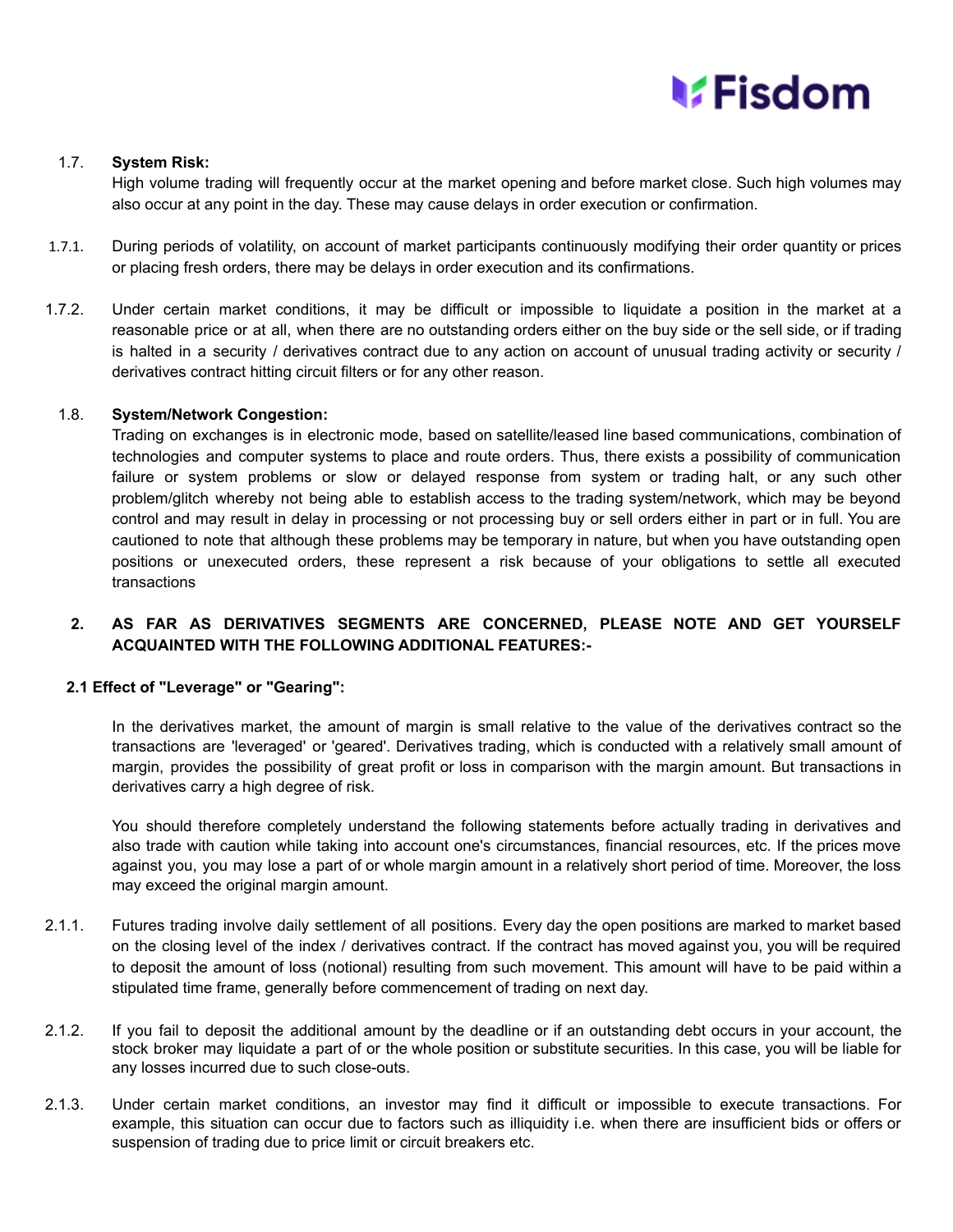

- 2.1.4. In order to maintain market stability, the following steps may be adopted: changes in the margin rate, increases in the cash margin rate or others. These new measures may also be applied to the existing open interests. In such conditions, you will be required to put up additional margins or reduce your positions.
- 2.1.5. You must ask your broker to provide the full details of derivatives contracts you plan to trade i.e. the contract specifications and the associated obligations.

## 2.2. **Currency specific risks:**

- 2.2.1. The profit or loss in transactions in foreign currency-denominated contracts, whether they are traded in your own or another jurisdiction, will be affected by fluctuations in currency rates where there is a need to convert from the currency denomination of the contract to another currency.
- 2.2.2. Under certain market conditions, you may find it difficult or impossible to liquidate a position. This can occur, for example when a currency is deregulated or fixed trading bands are widened.
- 2.2.3. Currency prices are highly volatile. Price movements for currencies are influenced by, among other things: changing supply-demand relationships; trade, fiscal, monetary, exchange control programs and policies of governments; foreign political and economic events and policies; changes in national and international interest rates and inflation; currency devaluation; and sentiment of the market place. None of these factors can be controlled by any individual advisor and no assurance can be given that an advisor's advice will result in profitable trades for a participating customer or that a customer will not incur losses from such events.

#### **2.3. Risk of Option Holders:**

- 2.3.1 An option holder runs the risk of losing the entire amount paid for the option in a relatively short period of time. This risk reflects the nature of an option as a wasting asset which becomes worthless when it expires. An option holder who neither sells his option in the secondary market nor exercises it prior to its expiration will necessarily lose his entire investment in the option. If the price of the underlying does not change in the anticipated direction before the option expires, to an extent sufficient to cover the cost of the option, the investor may lose all or a significant part of his investment in the option.
- 2.3.2 The Exchanges may impose exercise restrictions and have absolute authority to restrict the exercise of options at certain times in specified circumstances.

## 2.4. **Risks of options writers:**

- 2.4.1. If the price movement of the underlying is not in the anticipated direction, the option writer runs the risks of losing substantial amount.
- 2.4.2. The risk of being an option writer may be reduced by the purchase of other options on the same underlying interest and thereby assuming a spread position or by acquiring other types of hedging positions in the options markets or other markets. However, even where the writer has assumed a spread or other hedging position, the risks may still be significant. A spread position is not necessarily less risky than a simple 'long' or 'short' position.
- 2.4.3. Transactions that involve buying and writing multiple options in combination, or buying or writing options in combination with buying or selling short the underlying interests, present additional risks to investors. Combination transactions, such as option spreads, are more complex than buying or writing a single option. And it should be further noted that, as in any area of investing, a complexity not well understood is, in itself, a risk factor. While this is not to suggest that combination strategies should not be considered, it is advisable, as is the case with all investments in options, to consult with someone who is experienced and knowledgeable with respect to the risks and potential rewards of combination transactions under various market circumstances.
	- **3. TRADING THROUGH WIRELESS TECHNOLOGY/ SMART ORDER ROUTING OR ANY OTHER**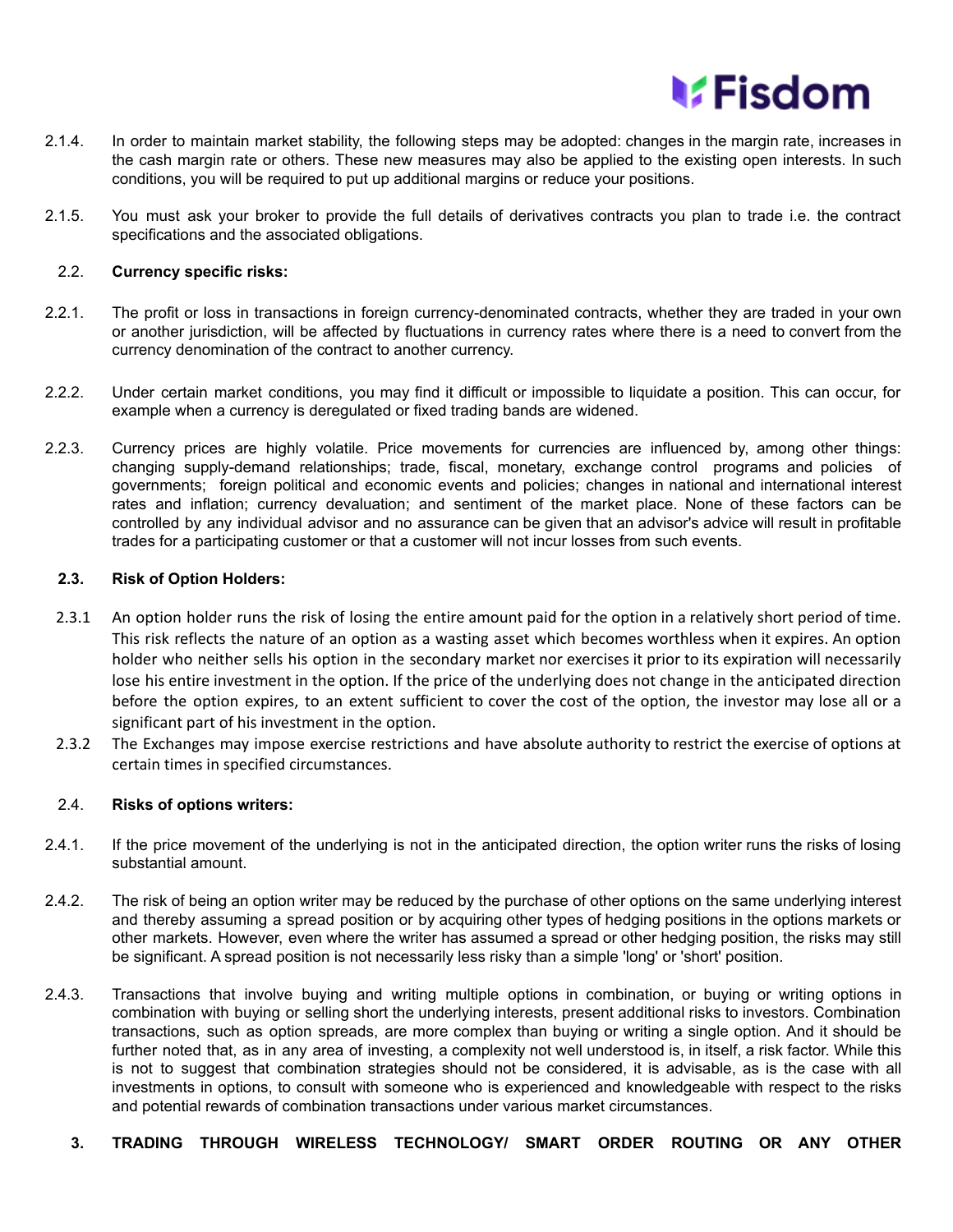

## **TECHNOLOGY:**

Any additional provisions defining the features, risks, responsibilities, obligations and liabilities associated with securities trading through wireless technology/ smart order routing or any other technology should be brought to the notice of the client by the stock broker.

## **4. GENERAL:**

- 4.1. The term 'constituent' shall mean and include a client, a customer or an investor, who deals with a stock broker for the purpose of acquiring and/or selling of securities / derivatives contracts through the mechanism provided by the Exchanges.
- 4.2. The term 'stock broker' shall mean and include a stock broker, a broker or a stock broker, who has been admitted as such by the Exchanges and who holds a registration certificate from SEBI.

## **RIGHTS AND OBLIGATIONS OF BENEFICIAL OWNER AND DEPOSITORY PARTICIPANT AS PRESCRIBED BY SEBI AND DEPOSITORIES**

## **GENERAL CLAUSE**

- 1. The Beneficial Owner and the Depository participant (DP) shall be bound by the provisions of the Depositories Act, 1996, SEBI (Depositories and Participants) Regulations, 1996, Rules and Regulations of Securities and Exchange Board of India (SEBI), Circulars / Notifications / Guidelines issued there under, Bye Laws and Business Rules/Operating Instructions issued by the Depositories and relevant notifications of Government Authorities as may be in force from time to time.
- 2. The DP shall open/activate demat account of a beneficial owner in the depository system only after receipt of complete Account opening form, KYC and supporting documents as specified by SEBI from time to time.

## **BENEFICIAL OWNER INFORMATION**

- 3. The DP shall maintain all the details of the beneficial owner(s) as mentioned in the account opening form, supporting documents submitted by them and/or any other information pertaining to the beneficial owner confidentially and shall not disclose the same to any person except as required by any statutory, legal or regulatory authority in this regard.
- 4. The Beneficial Owner shall immediately notify the DP in writing, if there is any change in details provided in the account opening form as submitted to the DP at the time of opening the demat account or furnished to the DP from time to time.

## **FEES/CHARGES/TARIFF**

- 5. The Beneficial Owner shall pay such charges to the DP for the purpose of holding and transfer of securities in dematerialized form and for availing depository services as may be agreed to from time to time between the DP and the Beneficial Owner as set out in the Tariff Sheet provided by the DP. It may be informed to the Beneficial Owner that "no charges are payable for opening of demat accounts"
- 6. In case of Basic Services Demat Accounts, the DP shall adhere to the charge structure as laid down under the relevant SEBI and/or Depository circulars/directions/notifications issued from time to time.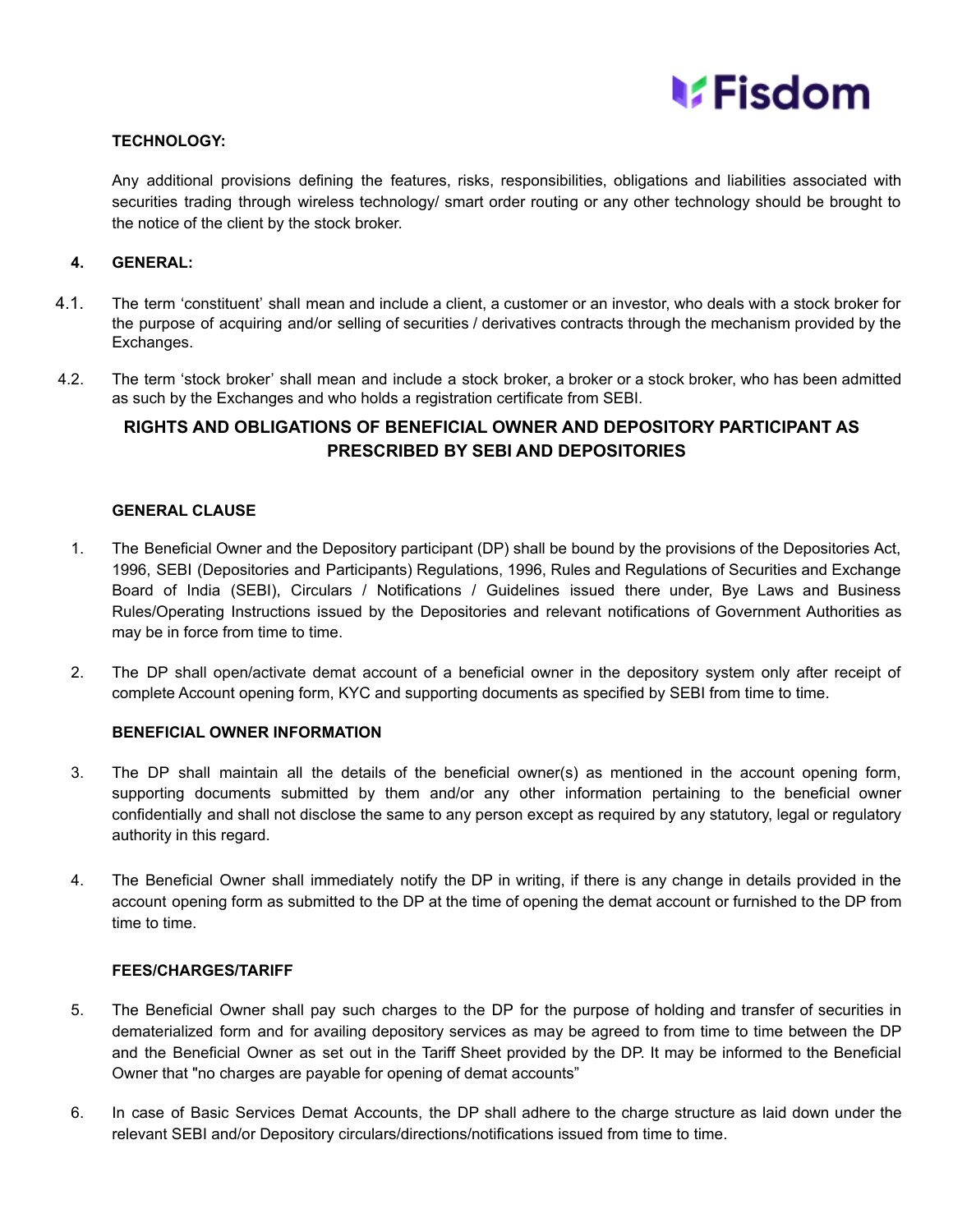

7. The DP shall not increase any charges/tariff agreed upon unless it has given a notice in writing of not less than thirty days to the Beneficial Owner regarding the same.

## **DEMATERIALIZATION**

8. The Beneficial Owner shall have the right to get the securities, which have been admitted on the Depositories, dematerialized in the form and manner laid down under the Bye Laws, Business Rules and Operating Instructions of the depositories.

## **SEPARATE ACCOUNTS**

- 9. The DP shall open separate accounts in the name of each of the beneficial owners and securities of each beneficial owner shall be segregated and shall not be mixed up with the securities of other beneficial owners and/or DP's own securities held in dematerialized form.
- 10. The DP shall not facilitate the Beneficial Owner to create or permit any pledge and /or hypothecation or any other interest or encumbrance over all or any of such securities submitted for dematerialization and/or held in demat account except in the form and manner prescribed in the Depositories Act, 1996, SEBI (Depositories and Participants) Regulations, 1996 and Bye-Laws/Operating Instructions/Business Rules of the Depositories.

## **TRANSFER OF SECURITIES**

- 11. The DP shall effect transfer to and from the demat accounts of the Beneficial Owner only on the basis of an order, instruction, direction or mandate duly authorized by the Beneficial Owner and the DP shall maintain the original documents and the audit trail of such authorizations.
- 12. The Beneficial Owner reserves the right to give standing instructions with regard to the crediting of securities in his demat account and the DP shall act according to such instructions.

## **STATEMENT OF ACCOUNT**

- 13. The DP shall provide statements of accounts to the beneficial owner in such form and manner and at such time as agreed with the Beneficial Owner and as specified by SEBI/depository in this regard.
- 14. However, if there is no transaction in the demat account, or if the balance has become Nil during the year, the dp shall send one physical statement of holding annually to such Bos and shall resume the transaction statement as and when there is a transaction in the account.
- 15. The DP may provide the services of issuing the statement of demat accounts in an electronic mode if the Beneficial Owner so desires. The DP will furnish to the Beneficial Owner the statement of demat accounts under its digital signature, as governed under the Information Technology Act, 2000. However, if the DP does not have the facility of providing the statement of demat account in the electronic mode, then the Participant shall be obliged to forward the statement of demat accounts in physical form.
- 16. In case of Basic Services Demat Accounts, the DP shall send the transaction statements as mandated by SEBI and/or Depository from time to time.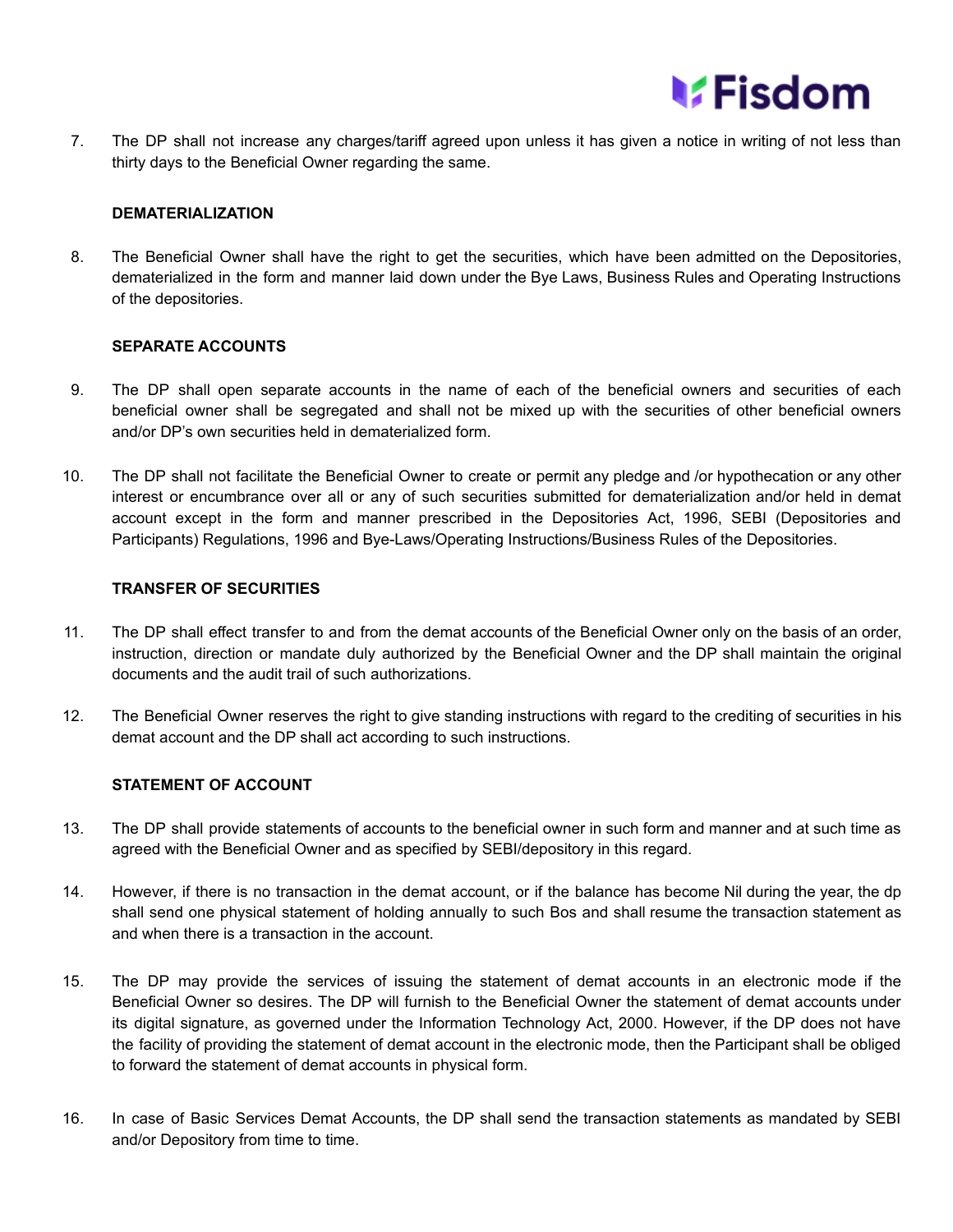

## **MANNER OF CLOSURE OF DEMAT ACCOUNT**

- 17. The DP shall have the right to close the demat account of the Beneficial Owner, for any reasons whatsoever, provided the DP has given a notice in writing of not less than thirty days to the Beneficial Owner as well as to the Depository. Similarly, the Beneficial Owner shall have the right to close his/her demat account held with the DP provided no charges are payable by him/her to the DP. In such an event, the Beneficial Owner shall specify whether the balances in their demat account should be transferred to another demat account of the Beneficial Owner held with another DP or to rematerialize the security balances held
- 18. Based on the instructions of the Beneficial Owner, the DP shall initiate the procedure for transferring such security balances or rematerialize such security balances within a period of thirty days as per procedure specified from time to time by the depository. Provided further, closure of demat account shall not affect the rights, liabilities and obligations of either the Beneficial Owner or the DP and shall continue to bind the parties to their satisfactory completion.

## **DEFAULT IN PAYMENT OF CHARGES**

- 19. In event of Beneficial Owner committing a default in the payment of any amount provided in Clause 5 & 6 within a period of thirty days from the date of demand, without prejudice to the right of the DP to close the demat account of the Beneficial Owner, the DP may charge interest at a rate as specified by the Depository from time to time for the period of such default.
- 20. In case the Beneficial Owner has failed to make the payment of any of the amounts as provided in Clause 5&6 specified above, the DP after giving two days notice to the Beneficial Owner shall have the right to stop processing of instructions of the Beneficial Owner till such time he makes the payment along with interest, if any.

## **LIABILITY OF THE DEPOSITORY**

21. As per Section 16 of Depositories Act, 1996,

1. Without prejudice to the provisions of any other law for the time being in force, any loss caused to the beneficial owner due to the negligence of the depository or the participant, the depository shall indemnify such beneficial owner.

2. Where the loss due to the negligence of the participant under Clause (1) above, is indemnified by the depository, the depository shall have the right to recover the same from such participant.

#### **FREEZING/DEFREEZING OF ACCOUNTS**

- 22. The Beneficial Owner may exercise the right to freeze/defreeze his/her demat account maintained with the DP in accordance with the procedure and subject to the restrictions laid down under the Bye Laws and Business Rules/Operating Instructions.
- 23. The DP or the Depository shall have the right to freeze/defreeze the accounts of the Beneficial Owners on receipt of instructions received from any regulator or court or any statutory authority.

#### **REDRESSAL OF INVESTOR GRIEVANCE**

24. The DP shall redress all grievances of the Beneficial Owner against the DP within a period of thirty days from the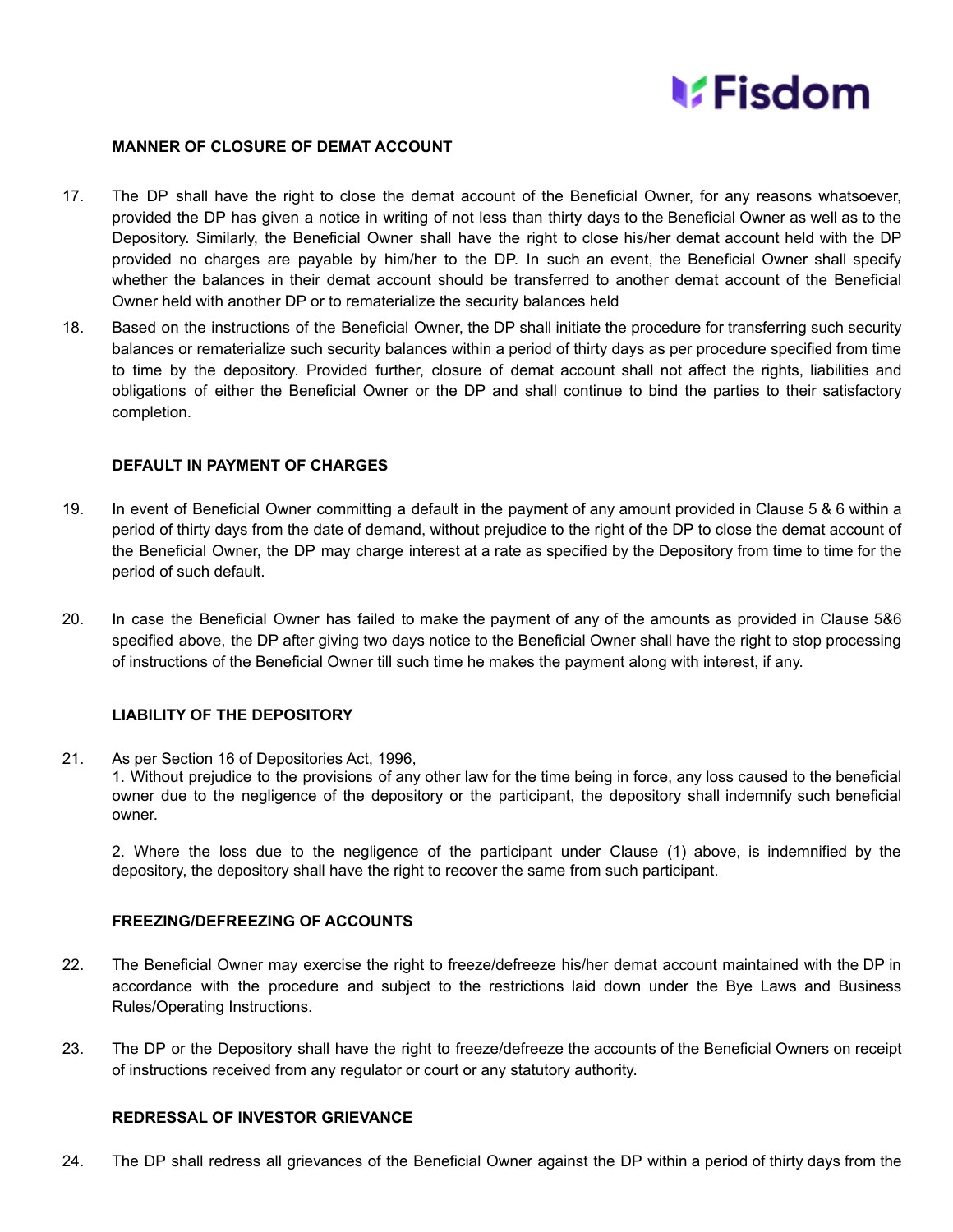

date of receipt of the complaint.

## **AUTHORIZED REPRESENTATIVE**

25. If the Beneficial Owner is a body corporate or a legal entity, it shall, along with the account opening form, furnish to the DP, a list of officials authorized by it, who shall represent and interact on its behalf with the Participant. Any change in such list including additions, deletions or alterations thereto shall be forthwith communicated to the Participant.

## **LAWS AND JURISDICTION**

- 26. In addition to the specific rights set out in this document, the DP and the Beneficial owner shall be entitled to exercise any other rights which the DP or the Beneficial Owner may have under the Rules, Bye Laws and Regulations of the respective Depository in which the demat account is opened and circulars/notices issued there under or Rules and Regulations of SEBI.
- 27. The provisions of this document shall always be subject to Government notification, any rules, regulations, guidelines and circulars/ notices issued by SEBI and Rules, Regulations and Bye-laws of the relevant Depository, where the Beneficial Owner maintains his/ her account, that may be in force from time to time.
- 28. The Beneficial Owner and the DP shall abide by the arbitration and conciliation procedure prescribed under the Bye-laws of the depository and that such procedure shall be applicable to any disputes between the DP and the Beneficial Owner.
- 29. Words and expressions which are used in this document but which are not defined herein shall unless the context otherwise have the same meanings as assigned thereto in Rules, Bye-Laws requires, Regulations and circulars/notices issued there under by depository and /or SEBI
- 30. Any changes in the rights and obligations which are specified by SEBI/Depositories shall also be brought to the notice of the clients at once.
- 31. If the rights and obligations of the parties hereto are altered by virtue of change in Rules and regulations of SEBI or Bye-laws, Rules and Regulations of the relevant Depository, where the Beneficial Owner maintains his/her account, such changes shall be deemed to have been incorporated herein in modification of the rights and obligations of the parties mentioned in this document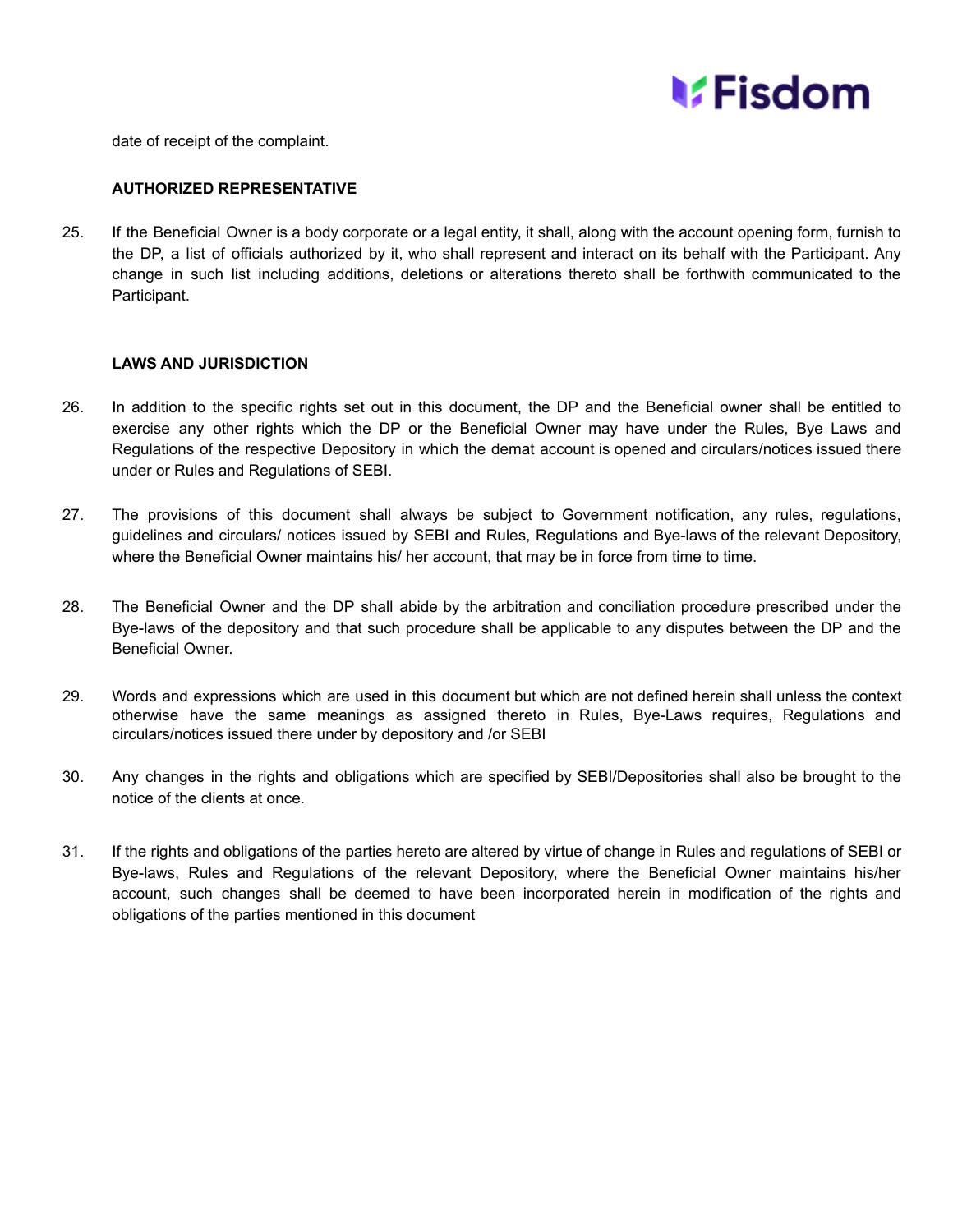

## **TERMS AND CONDITIONS-CUM-REGISTRATION / MODIFICATION FORM FOR RECEIVING SMS ALERTS FROM CDSL**

## **[SMS Alerts will be sent by CDSL to BOs for all debits]**

## **DEFINITIONS:**

In these Terms and Conditions, the terms shall have following meaning unless indicated otherwise:

- 1. "Depository" means Central Depository Services (India) Limited a company incorporated in India under the Companies Act 1956 and having its registered office at 17th Floor, P.J. Towers, Dalal Street, Fort, Mumbai 400001 and all its branch offices and includes its successors and assigns.
- 2. 'DP' means Depository Participant of CDSL. The term covers all types of DPs who are allowed to open demat accounts for investors.
- 3. 'BO' means an entity that has opened a demat account with the depository. The term covers all types of demat accounts, which can be opened with a depository as specified by the depository from time to time.
- 4. SMS means "Short Messaging Service"
- 5. "Alerts" means a customized SMS sent to the BO over the said mobile phone number.
- 6. "Service Provider" means a cellular service provider(s) with whom the depository has entered / will be entering into an arrangement for providing the SMS alerts to the BO.
- 7. "Service" means the service of providing SMS alerts to the BO on best effort basis as per these terms and conditions.

## **AVAILABILITY:**

- 8. The service will be provided to the BO at his / her request and at the discretion of the depository. The service will be available to those account holders who have provided their mobile numbers to the depository through their DP. The services may be discontinued for a specific period / indefinite period, with or without issuing any prior notice for the purpose of security reasons or system maintenance or for such other reasons as may be warranted. The depository may also discontinue the service at any time without giving prior notice for any reason whatsoever.
- 9. The service is currently available to the BOs who are residing in India.
- 10. The alerts will be provided to the BOs only if they remain within the range of the service provider's service area or within the range forming part of the roaming network of the service provider.
- 11. In case of joint accounts and non-individual accounts the service will be available, only to one mobile number i.e. to the mobile number as submitted at the time of registration / modification.
- 12.
- 13. The BO is responsible for promptly intimating to the depository in the prescribed manner any change in mobile number, or loss of handset, on which the BO wants to receive the alerts from the depository. In case of change in mobile number not intimated to the depository, the SMS alerts will continue to be sent to the last registered mobile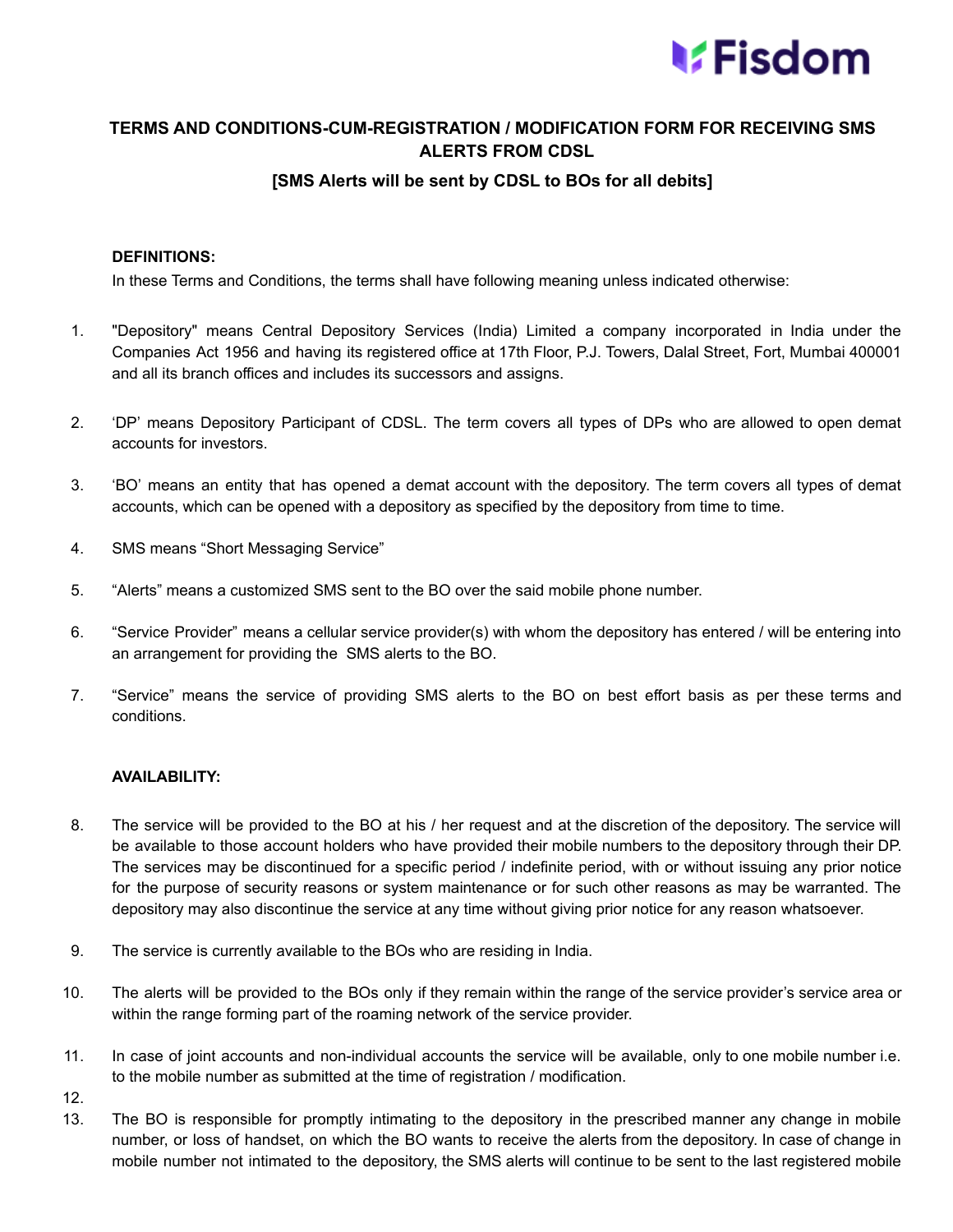

phone number. The BO agrees to indemnify the depository for any loss or damage suffered by it on account of SMS alerts sent on such mobile number.

#### **RECEIVING ALERTS:**

- 14. The depository shall send the alerts to the mobile phone number provided by the BO while registering for the service or to any such number replaced and informed by the BO from time to time. Upon such registration / change, the depository shall make every effort to update the change in mobile number within a reasonable period of time. The depository shall not be responsible for any event of delay or loss of message in this regard.
- 15. The BO acknowledges that the alerts will be received only if the mobile phone is in 'ON' and in a mode to receive the SMS. If the mobile phone is in 'Off'' mode i.e. unable to receive the alerts then the BO may not get / get after delay any alerts sent during such period.
- 16. The BO also acknowledges that the readability, accuracy and timeliness of providing the service depend on many factors including the infrastructure, connectivity of the service provider. The depository shall not be responsible for any non-delivery, delayed delivery or distortion of the alert in any way whatsoever.
- 17. The BO further acknowledges that the service provided to him is an additional facility provided for his convenience and is susceptible to error, omission and/ or inaccuracy. In case the BO observes any error in the information provided in the alert, the BO shall inform the depository and/ or the DP immediately in writing and the depository will make best possible efforts to rectify the error as early as possible. T e BO shall not hold the depository liable for any loss, damages, etc. that may be incurred/ suffered by the BO on account of opting to avail SMS alerts facility.
- 18. The BO authorizes the depository to send any message such as promotional, greeting or any other message that the depository may consider appropriate, to the BO. The BO agrees to an ongoing confirmation for use of name, email address and mobile number for marketing offers between CDSL and any other entity.
- 19. The BO agrees to inform the depository and DP in writing of any unauthorized debit to his BO account/ unauthorized transfer of securities from his BO account, immediately, which may come to his knowledge on receiving SMS alerts. The BO may send an email to CDSL at [complaints@cdslindia.com.](mailto:complaints@cdslindia.com) The BO is advised not to inform the service provider about any such unauthorized debit to/ transfer of securities from his BO account by sending a SMS back to the service provider as there is no reverse communication between the service provider and the depository.
- 20. The information sent as an alert on the mobile phone number shall be deemed to have been received by the BO and the depository shall not be under any obligation to confirm the authenticity of the person(s) receiving the alert.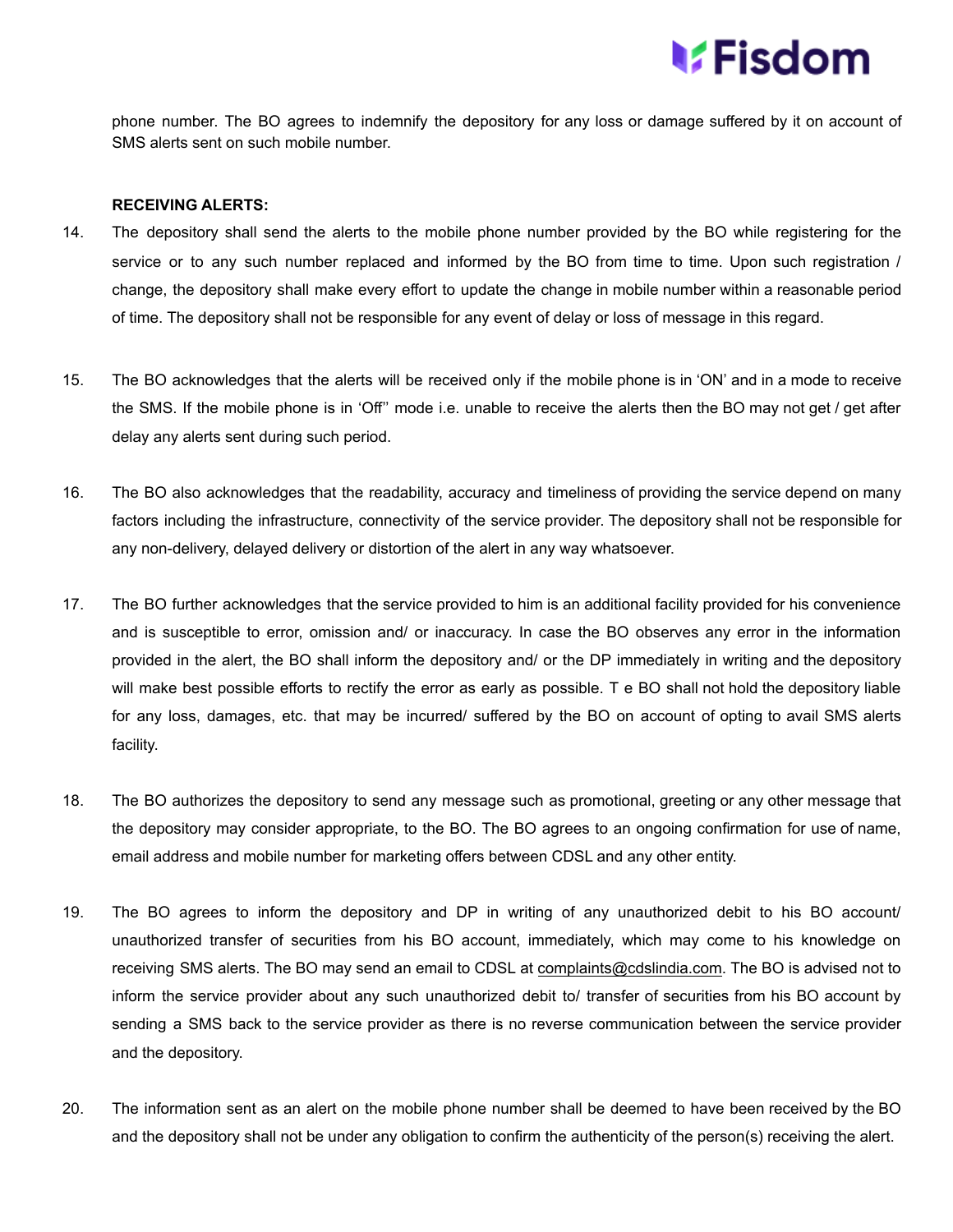## **V**:Fisdom

- 21. The depository will make best efforts to provide the service. The BO cannot hold the depository liable for nonavailability of the service in any manner whatsoever.
- 22. If the BO finds that the information such as mobile number etc., has been changed without proper authorization, the BO should immediately inform the DP in writing.

#### **FEES:**

Depository reserves the right to charge such fees from time to time as it deems fit for providing this service to the BO.

#### **DISCLAIMER:**

The depository shall make reasonable efforts to ensure that the BO's personal information is kept confidential. The depository does not warranty the confidentiality or security of the SMS alerts transmitted through a service provider. Further, the depository makes no warranty or representation of any kind in relation to the system and the network or their function or their performance or for any loss or damage whenever and howsoever suffered or incurred by the BO or by any person resulting from or in connection with availing of SMS alerts facility. The Depository gives no warranty with respect to the quality of the service provided by the service provider. The Depository will not be liable for any unauthorized use or access to the information and/ or SMS alert sent on the mobile phone number of the BO or for fraudulent, duplicate or erroneous use/ misuse of such information by any third person.

## **LIABILITY AND INDEMNITY:**

The Depository shall not be liable for any breach of confidentiality by the service provider or by any third person due to unauthorized access to the information meant for the BO. In consideration of the depository providing the service, the BO agrees to indemnify and keep safe, harmless and indemnified the depository and its officials from any damages, claims, demands, proceedings, loss, cost, charges and expenses whatsoever which a depository may at any time incur, sustain, suffer or be put to as a consequence of or arising out of interference with or misuse, improper or fraudulent use of the service by the BO.

#### **AMENDMENTS:**

The depository may amend the terms and conditions at any time with or without giving any prior notice to the BOs. Any such amendments shall be binding on the BOs who are already registered as user of this service.

## **GOVERNING LAW AND JURISDICTION:**

Providing the Service as outlined above shall be governed by the laws of India and will be subject to the exclusive jurisdiction of the courts in Mumbai.

I/We wish to avail the SMS Alerts facility provided by the depository on my/our mobile number provided in the registration form subject to the terms and conditions mentioned below. I/ We consent to CDSL providing to the service provider such information pertaining to account/transactions in my/our account as is necessary for the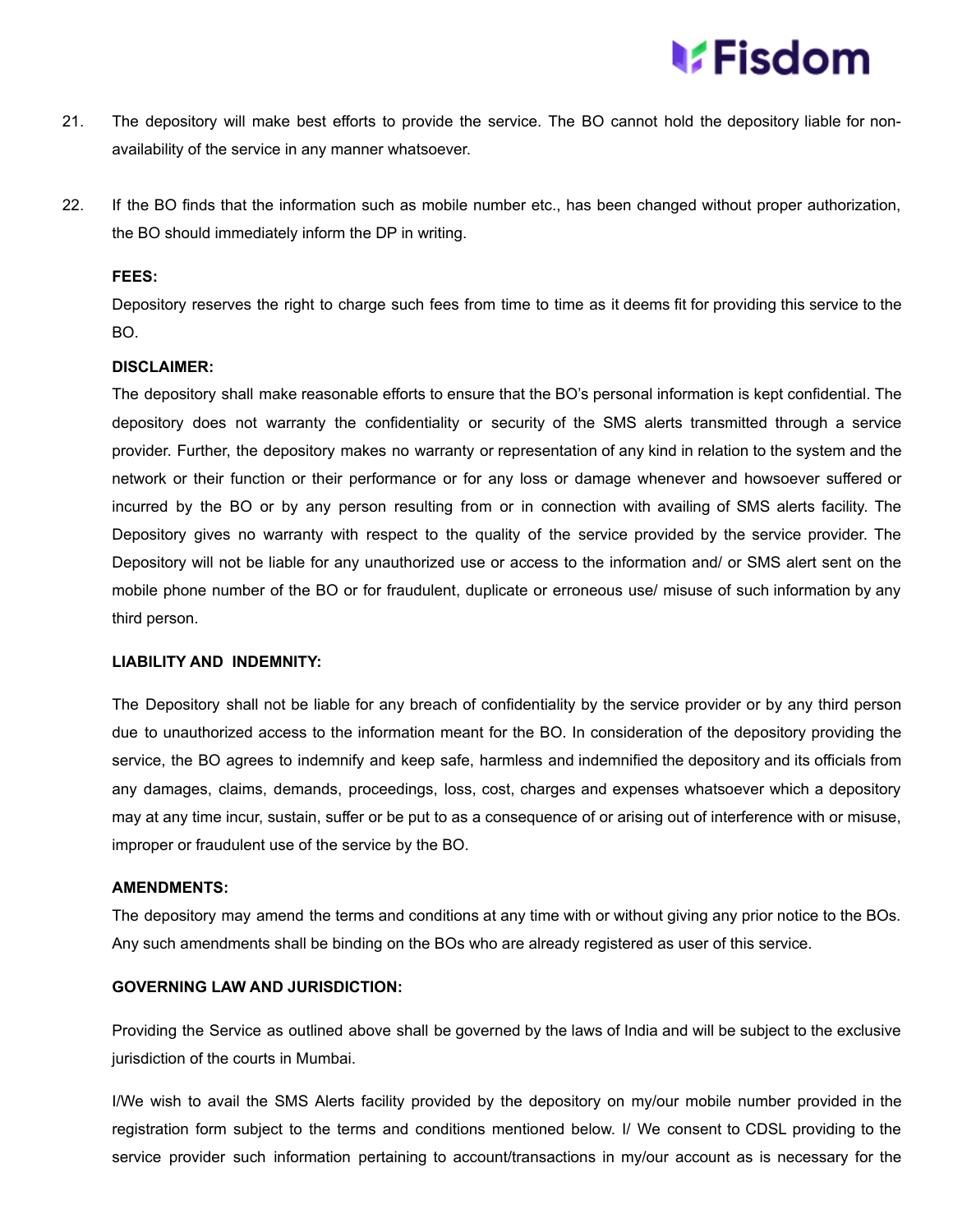

purposes of generating SMS Alerts by service provider, to be sent to the said mobile number.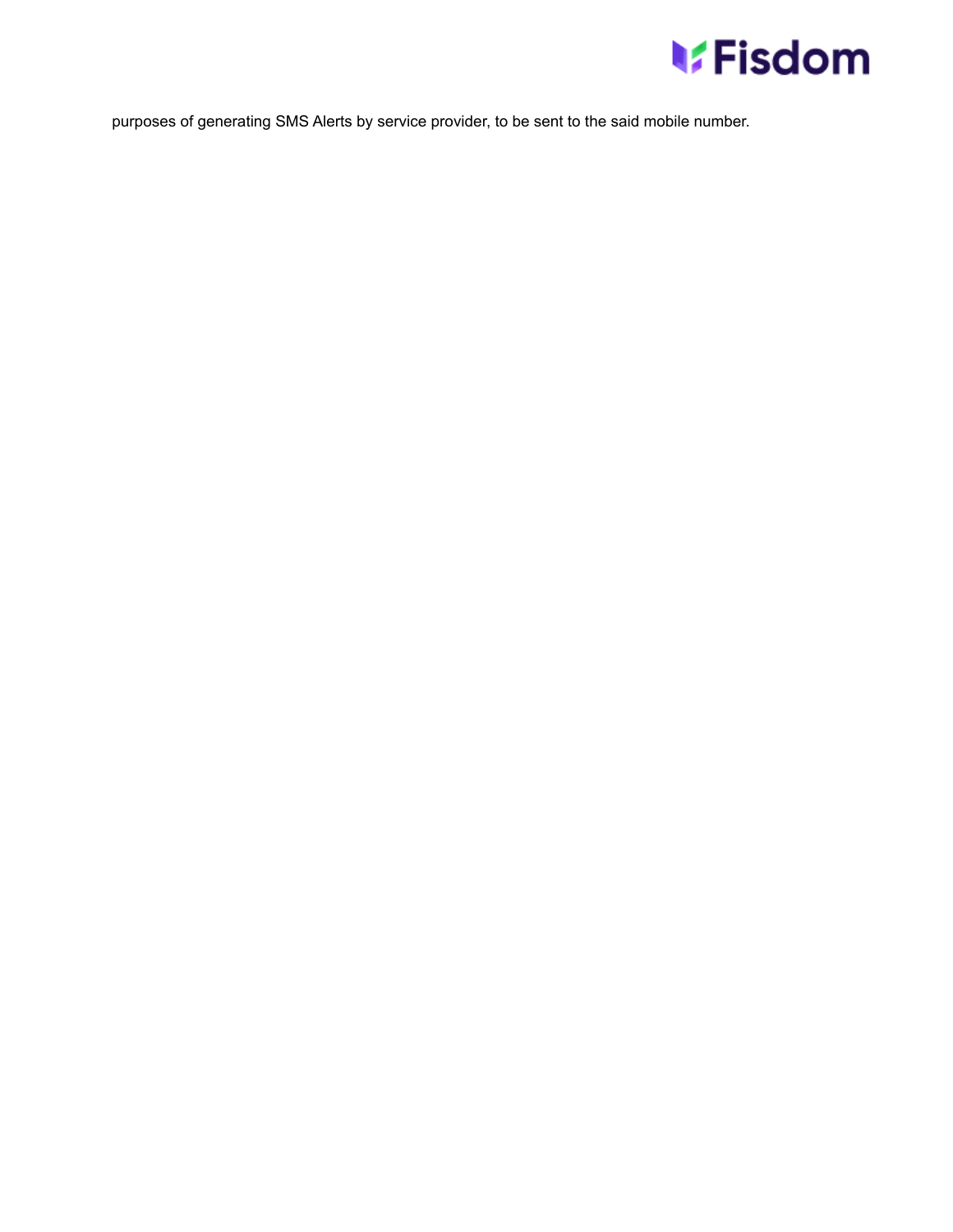# **V**Fisdom

I/We have read and understood the terms and conditions mentioned above and agree to abide by them and any amendments thereto made by the depository from time to time. I/ we further undertake to pay fee/ charges as may be levied by the depository from time to time.

I / We further understand that the SMS alerts would be sent for a maximum four ISINs at a time. If more than four debits take place, the BOs would be required to take up the matter with their DP.

I/We am/ are aware that mere acceptance of the registration form does not imply in any way that the request has been accepted by the depository for providing the service.

I/We provide the following information for the purpose of **REGISTRATION / MODIFICATION** (Please cancel out what is not applicable).



(Please write your 8 digit DPID)

|  |  |  | (Please write your 8 digit Client ID) |  |
|--|--|--|---------------------------------------|--|
|  |  |  |                                       |  |

Mobile Number on which message are to be sent on

|--|--|

(Please write only the mobile number without prefixing country code or zero)

The mobile number is registered in the name of: \_\_\_\_\_\_

Email ID: \_\_\_\_\_

(Please write only one valid email ID on which communication; if any, is to be sent

SIgnatures: Sole/first holder Second holder Third holder

Place: Date: Date: Date: Place: Place: Place: Place: Place: Place: Place: Place: Date: Place: Place: Place: Place: Place: Place: Place: Place: Place: Place: Place: Place: Place: Place: Place: Place: Place: Place: Place: Pl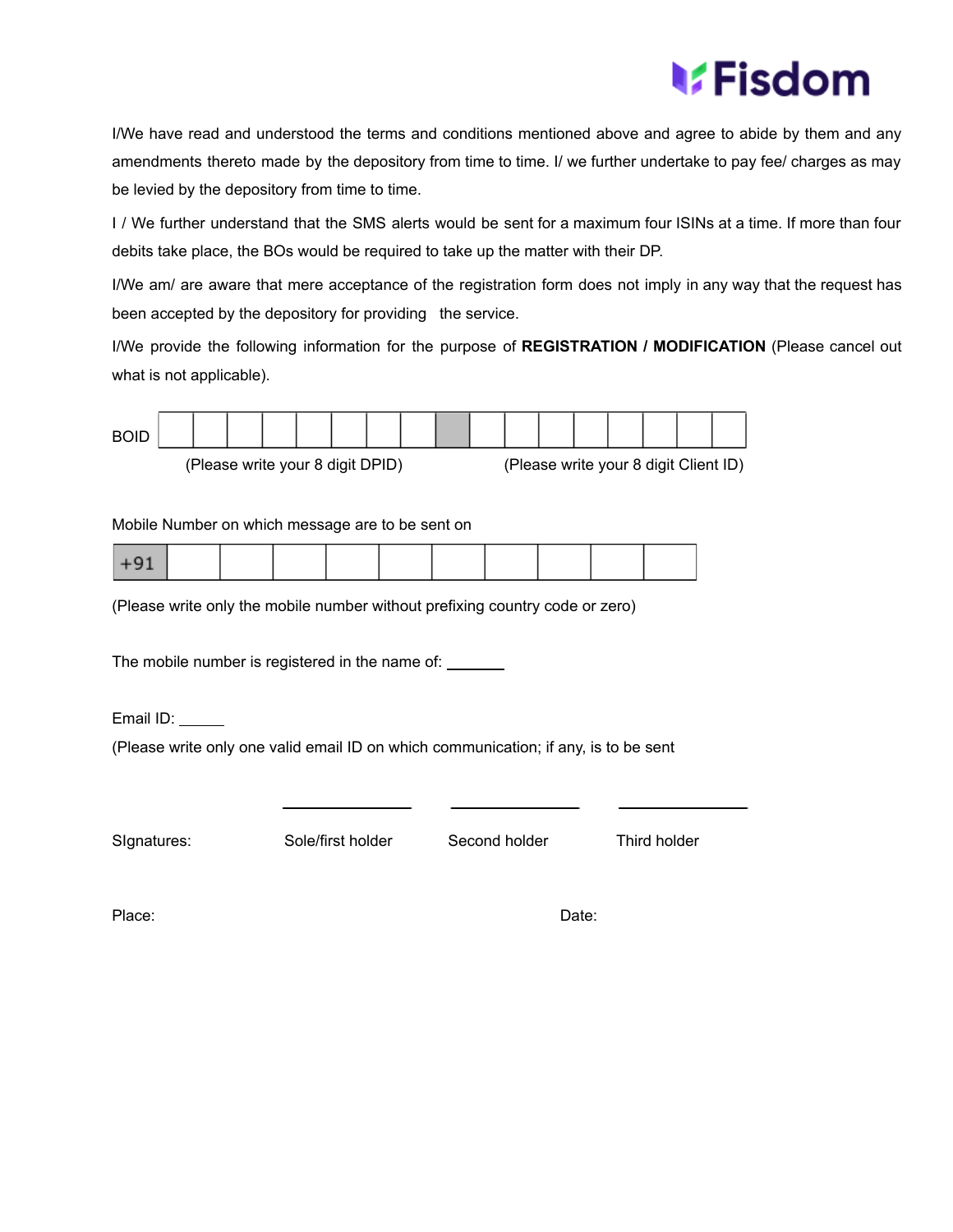

## **TERMS AND CONDITIONS FOR AVAILING TRANSACTIONS USING SECURED TEXTING(TRUST) SERVICE OFFERED BY CDSL**

## **1. DEFINITIONS:**

In these Terms and Conditions the terms shall have following meaning unless indicated otherwise:

- 1.1. "Depository" means Central Depository Services (India) Limited (CDSL)
- 1.2. TRUST means "Transactions Using Secured Texting" service offered by the Depository.
- 1.3. "Service Provider" means a cellular service provider(s) with whom the Depository has entered / shall enter into an arrangement for providing the TRUST service to the BO.
- 1.4. "Service" means the service of providing facility to receive/give instructions through SMS on best effort basis as per the following terms and conditions. The types of transaction that would normally qualify for this type of service would be informed by CDSL from time to time.
- 1.5. "Third Party" means the operators with whom the Service Provider is having / will have an arrangement for providing SMS to the BO.
	- **2.** The service will be provided to the BO at his / her request and at the discretion of the depository provided the BO has registered for this facility with their mobile numbers through their DP or by any other mode as informed by CDSL from time to time. Acceptance of application shall be subject to the verification of the information provided by the BO to the Depository
	- **3.** The messages will be sent on best efforts basis by way of an SMS on the mobile no which has been provided by the BOs. However Depository shall not be responsible if messages are not received or sent for any reason whatsoever, including but not limited to the failure of the service provider or network.
	- **4.** The BO is responsible for promptly informing its DP in the prescribed manner any change in mobile number, or loss of handset on which the BO wants to send/receive messages generated under TRUST. In case the new number is not registered for TRUST in the depository system, the messages generated under TRUST will continue to be sent to the last registered mobile number. The BO agrees to indemnify the depository for any loss or damage suffered by it on account of messages sent on such mobile number.
	- **5.** The BO agrees that SMS received by the Depository from the registered mobile number of the BO on the basis of which instructions are executed in the depository system shall be conclusive evidence of such instructions having been issued by the BO. The DP / CDSL will not be held liable for acting on SMS so received.
	- **6.** The BO shall be responsible for submitting response to the 'Responsive SMS' within the specified time period. Transactions for which no positive or negative confirmation is received from the BO, will not be executed except for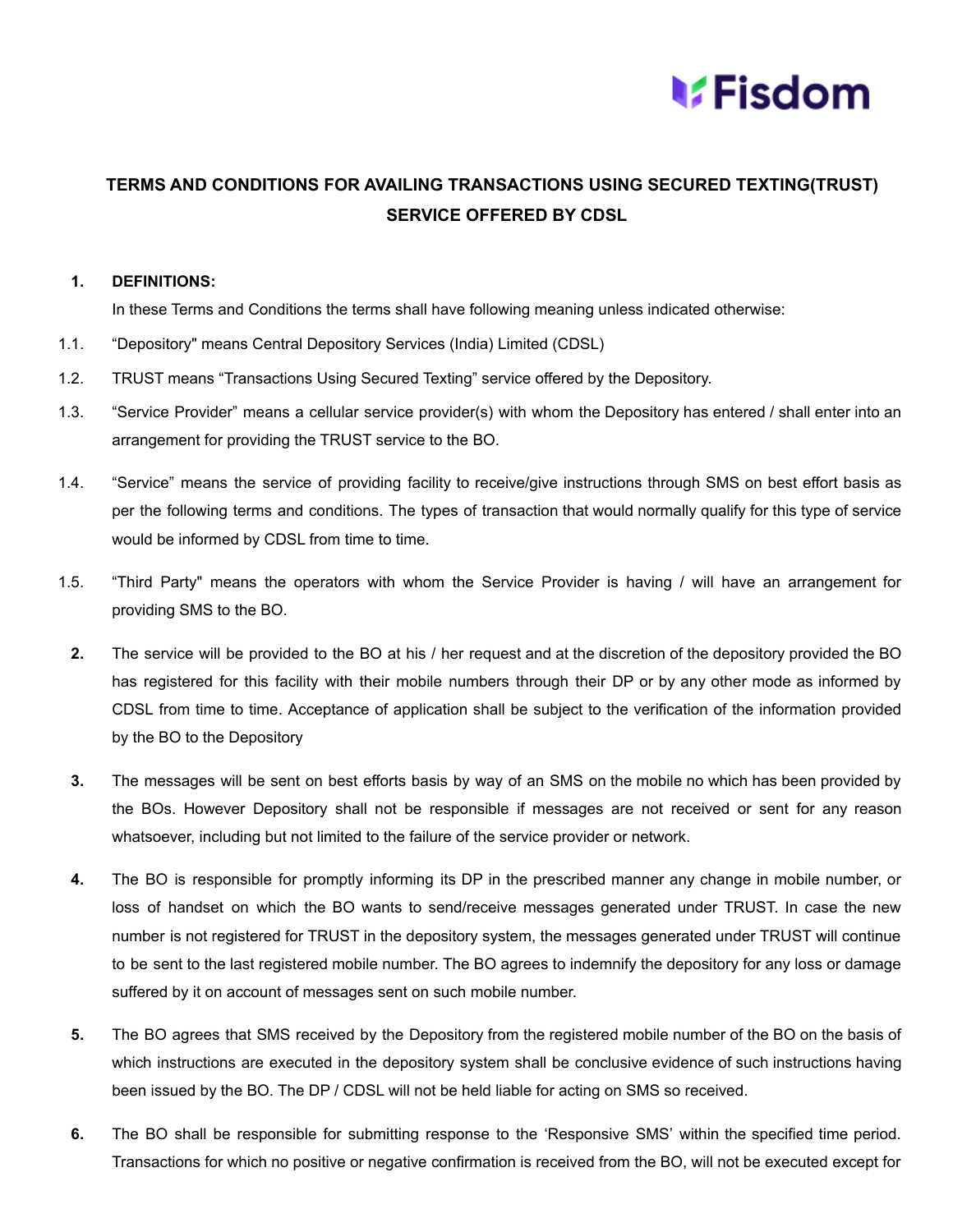

transaction for deregistration. Further, CDSL shall not be responsible for BOs not submitting the response to the said SMS within the time limit prescribed by CDSL.

- **7.** The BO agrees that the signing of the TRUST registration form by all joint holders shall mean that the instructions executed on the basis of SMS received from the registered mobile for TRUST shall be deemed to have been executed by all joint holders.
- **8.** The BO agrees to ensure that the mobile number for TRUST facility and SMS alert (SMART) facility is the same. The BO agrees that if he is not registered for SMART, the DP shall register him for SMART and TRUST. If the mobile number provided for TRUST is different from the mobile number recorded for SMART, the new mobile number would be updated for SMART as well as TRUST.
- **9.** BOs are advised to check the status of their obligation from time to time and also advise the respective CMs to do so. In case of any issues, the BO/CM should approach their DPs to ensure that the obligation is fulfilled through any other mode of delivery of transactions as may be informed / made available by CDSL from time to time including submission of Delivery Instruction Slips to the DP.
- **10.** The BO acknowledges that CDSL will send the message for confirmation of a transaction to the BO only if the Clearing Member (registered by the BO for TRUST) enters the said transaction in CDSL system for execution through TRUST within prescribed time limit.
- **11.** The BO further acknowledges that the BO/CM shall not have any right to any claim against either the DP or Depository for losses, if any, incurred due to non-receipt of response on the responsive SMS or receipt of such response after the prescribed time period. In the event of any dispute relating to the date and time of receipt of such response, CDSL's records shall be conclusive evidence and the Parties agree that CDSL's decision on the same shall be final and binding on both Parties.
- **12.** The BO may request for deregistration from TRUST at any time by giving a notice in writing to its DP or by any other mode as specified by Depository in its operating instructions. The same shall be effected after entry of such request by the DP in CDSL system if the request is received through the DP.
- **13.** Depository reserves the right to charge such fees from time to time as it deems fit for providing this service to the BO.
- **14.** The BO expressly authorises Depository to disclose to the Service Provider or any other third party, such BO information as may be required by them to provide the services to the BO. Depository however, shall not be responsible and be held liable for any divulgence or leakage of confidential BO information by such Service Providers or any other third party.
- **15.** The BO takes the responsibility for the correctness of the information supplied by him to Depository through the use of the said Facility or through any other means such as electronic mail or written communication.
- **16.** The BO is solely responsible for ensuring that the mobile number is not misused and is kept safely and securely.